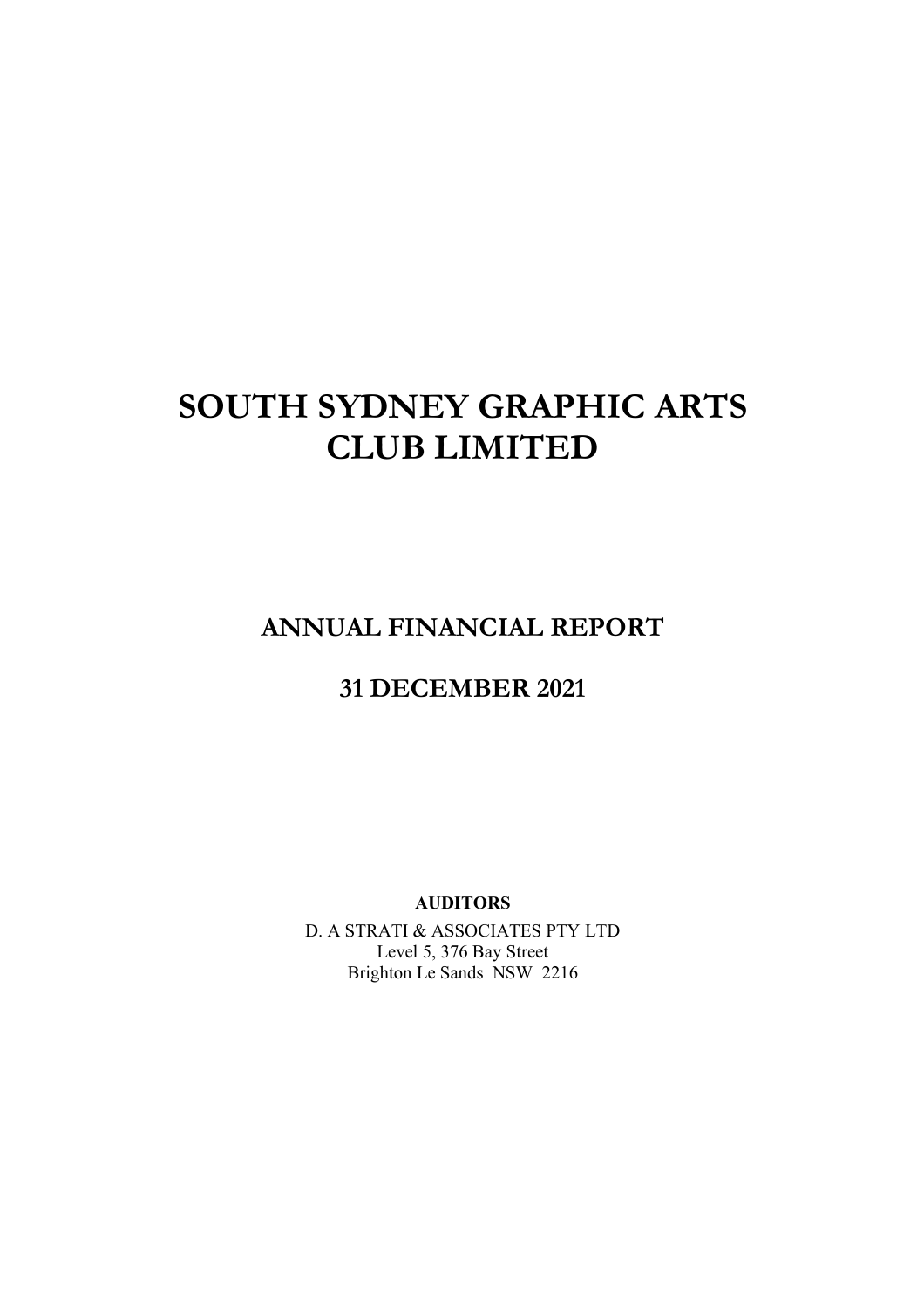# **ANNUAL FINANCIAL REPORT 31 DECEMBER 2021**

| <b>Contents</b>                                               | Page |
|---------------------------------------------------------------|------|
| Directors' Report                                             | 1    |
| Auditor's Independence Declaration                            | 5    |
| Statement of Profit or Loss<br>and Other Comprehensive Income | 6    |
| <b>Statement of Financial Position</b>                        | 7    |
| Statement of Changes in Equity                                | 8    |
| <b>Statement of Cash Flows</b>                                | 9    |
| Notes to the Financial Statements                             | 10   |
| Directors' Declaration                                        | 26   |
| Independent Auditor's Report                                  | 27   |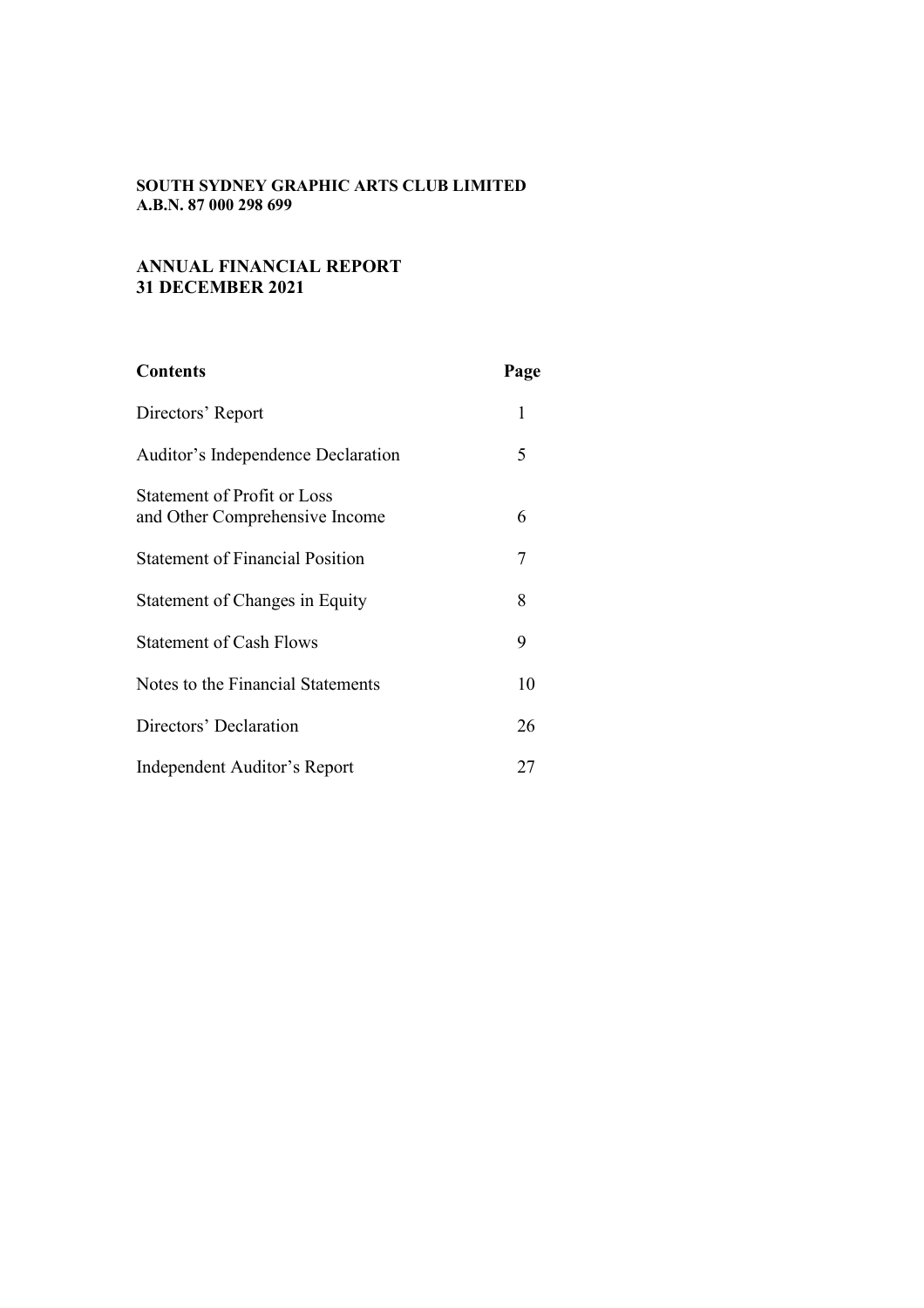# **DIRECTORS' REPORT**

Your directors present their report on the company for the financial year ended 31 December 2021.

#### **DIRECTORS**

The directors of the company in office at any time during or since the end of the year are:

| <u>Name</u>      | <b>Qualifications and Experience</b>                                                        |
|------------------|---------------------------------------------------------------------------------------------|
| Deborah Atkins   | President<br>Retired - School Principal<br>Board member for 15 years                        |
| Ross Marshall    | Vice President<br>Retired - Printer<br>Board member for 20 years                            |
| Justin Wenban    | Director<br>Self Employed<br>Board member for 9 years<br>Resigned 31 August 2021            |
| Michael Comninos | Director<br>Director of Infrastructure Strategy<br>and Programs<br>Board member for 8 years |
| Victoria Talbot  | Director<br>Semi-Retired Teacher<br>Board member for 6 years                                |
| Michael King     | Director<br>Painter / Decorator<br>Board member for 5 years                                 |
| Mark Blizard     | Director<br>Group Executive / Project Management<br>Board member for 4 years                |
| Sophie Lumsden   | Director<br>Solicitor<br>Appointed 12 October 2021                                          |

Directors have been in office since the start of the financial year to the date of this report unless otherwise stated.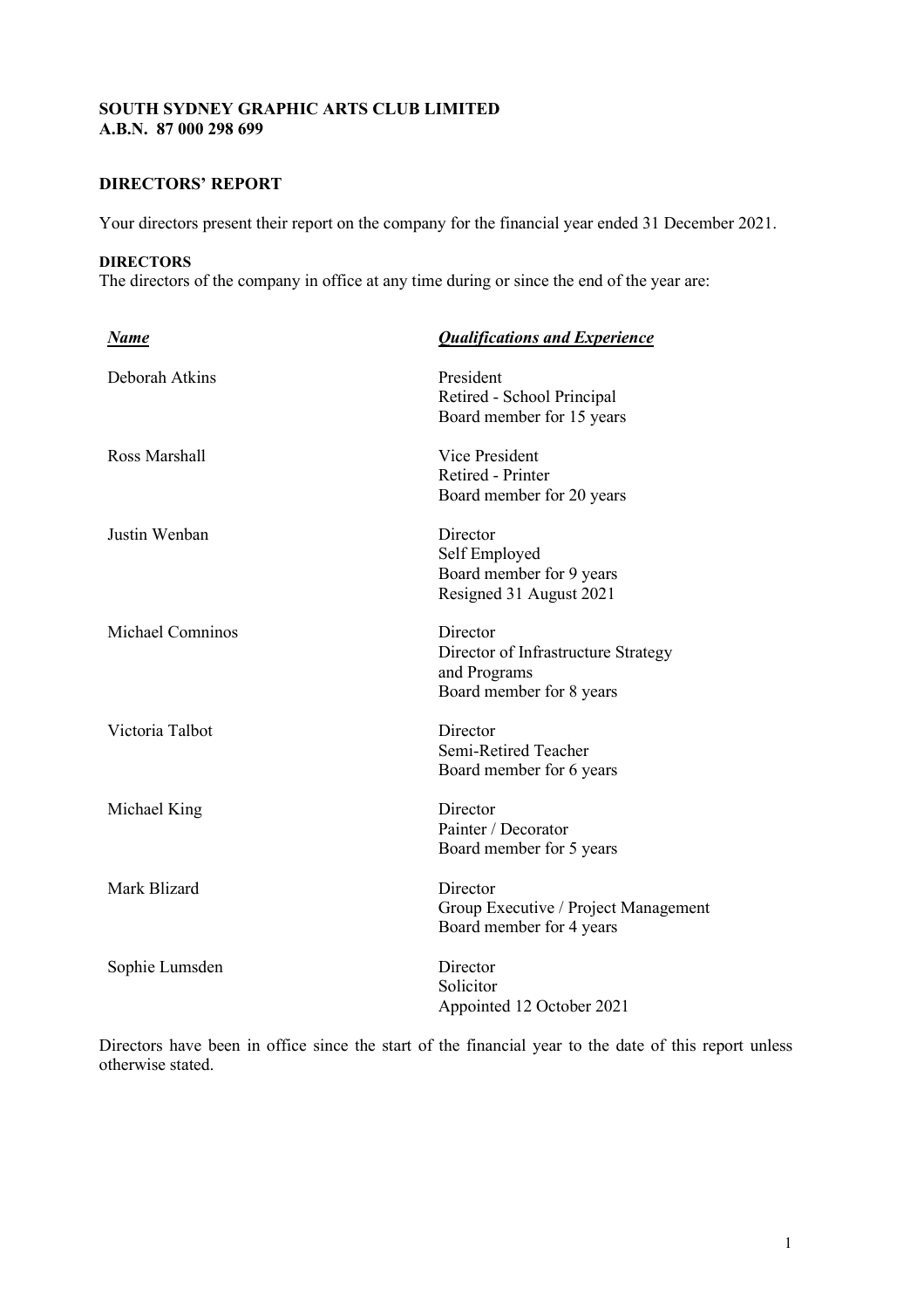# **DIRECTORS' REPORT (**continued)

# **DIRECTORS' MEETINGS**

The number of directors' meetings and the number of meetings attended by each of the directors of the company during the financial year were:

| <b>Director</b>  | <b>Number of meetings</b><br>Held * | <b>Number of meetings</b><br>attended |
|------------------|-------------------------------------|---------------------------------------|
| Deborah Atkins   | 12                                  | 12                                    |
| Ross Marshall    | 12                                  | 11                                    |
| Justin Wenban    | 8                                   | 6                                     |
| Michael Comninos | 12                                  | 12                                    |
| Victoria Talbot  | 12                                  | 12                                    |
| Michael King     | 12                                  | 12                                    |
| Mark Blizard     | 12                                  | 12                                    |
| Sophie Lumsden   | 3                                   |                                       |

\* Number of meetings held during the time the director held office during the year.

#### **COMPANY SECRETARY**

Mr Ian McMillan held the position of the Company Secretary during the year and to the date of this report. Mr McMillan was appointed company secretary on the 31 July 2000.

#### **PRINCIPAL ACTIVITIES**

The principal activity of the company was to provide members and their guests with amenities and facilities usually associated with that of a licensed social club.

# **OPERATING RESULT FOR THE YEAR**

The net loss after tax for the year amounted to \$46,952 compared with a profit of \$45,510 for the prior year. This result was achieved after recognising \$426,690 (2020: \$448,132) for depreciation and amortisation.

### **SIGNIFICANT CHANGES**

There have been no significant changes in the company's financial activity or state of affairs during the financial year.

# **IMPACT OF COVID-19**

The directors have determined that COVID-19 is a non-adjusting event. Accordingly, the financial statements do not include any adjustments with regards to the impact of COVID-19.

#### **EVENTS SUBSEQUENT TO REPORTING PERIOD**

There were no significant events occurring after the balance date which will affect either the company's operations or results of those operations or the company's state of affairs.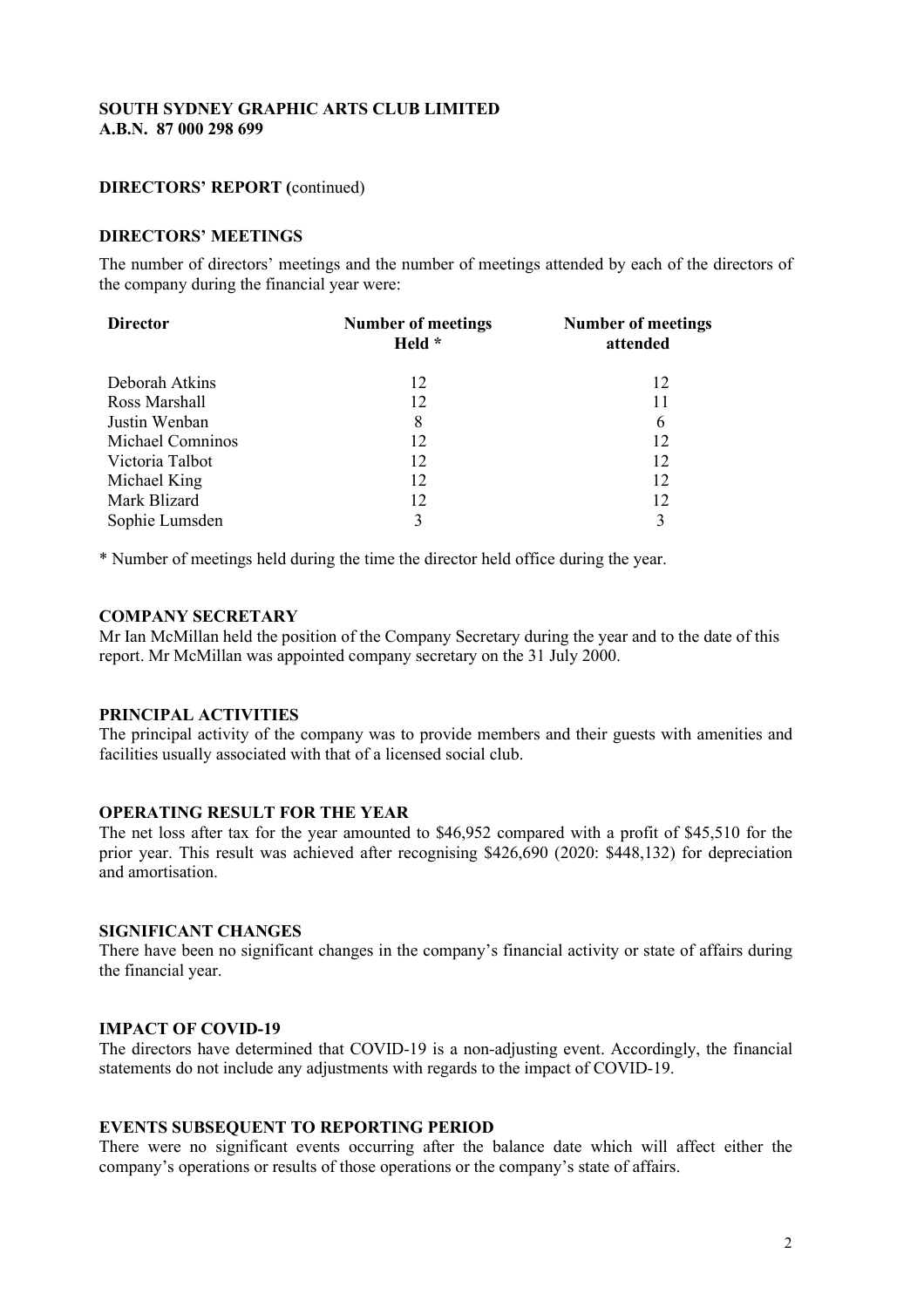# **DIRECTORS' REPORT (**continued)

# **MEMBERSHIP**

The company is a company limited by guarantee and without share capital. The number of members as at 31 December 2021 was 5,317 (2020: 4,782).

# **MEMBERS LIMITED LIABILITY**

In accordance with Constitution of the company, each member undertakes to contribute an amount not exceeding two dollars (\$2.00) in the event of the winding up of the company, while he or she is a member of the Club or within one year thereafter.

# **SHORT AND LONG-TERM OBJECTIVES**

The company's short-term objectives are to:

- provide the best possible licensed club facilities to members and guests.
- maintain the current levels of membership and encourage new members.
- remain financially viable to achieve the company's objectives.

The company's long-term objectives are to:

- provide a high quality licensed club for members and guests to use, together with a standard of facilities and services that provide a rewarding and measurable experience.
- establish an environment where members and guests can participate in social activities that foster enjoyment, friendship and mutual respect amongst members.

# **STRATEGIES**

To achieve its stated objectives, the company has adopted the following strategies:

• Maintain stringent controls over the company finances to ensure the Club remains viable. Continue to manage costs in order to maintain efficient and effective operations without compromising the quality of the services provided to members and guests.

• The Board strives to attract and retain quality management and staff with the knowledge and skills required to operate a successful social club. The Board believes attracting and retaining quality staff will assist in providing a high level of services to members and the success of the Club.

• The Board is committed to consistent standards of governance and best practice; being aware of statutory and legislative changes and to ensuring compliance at all times with these laws and regulations.

# **KEY PERFORMANCE INDICATORS**

The company measures its own performance through the use of both quantitative and qualitative benchmarks. Some of the key performance indicators are:

- financial performance when compared to Board approved budgets.
- the successful implementation of business operating plans.
- completing capital expenditure works within budget and agreed timeframes.
- training and development of the key management and staff.
- timely response to all compliance matters required under relevant statutory and legislative requirements.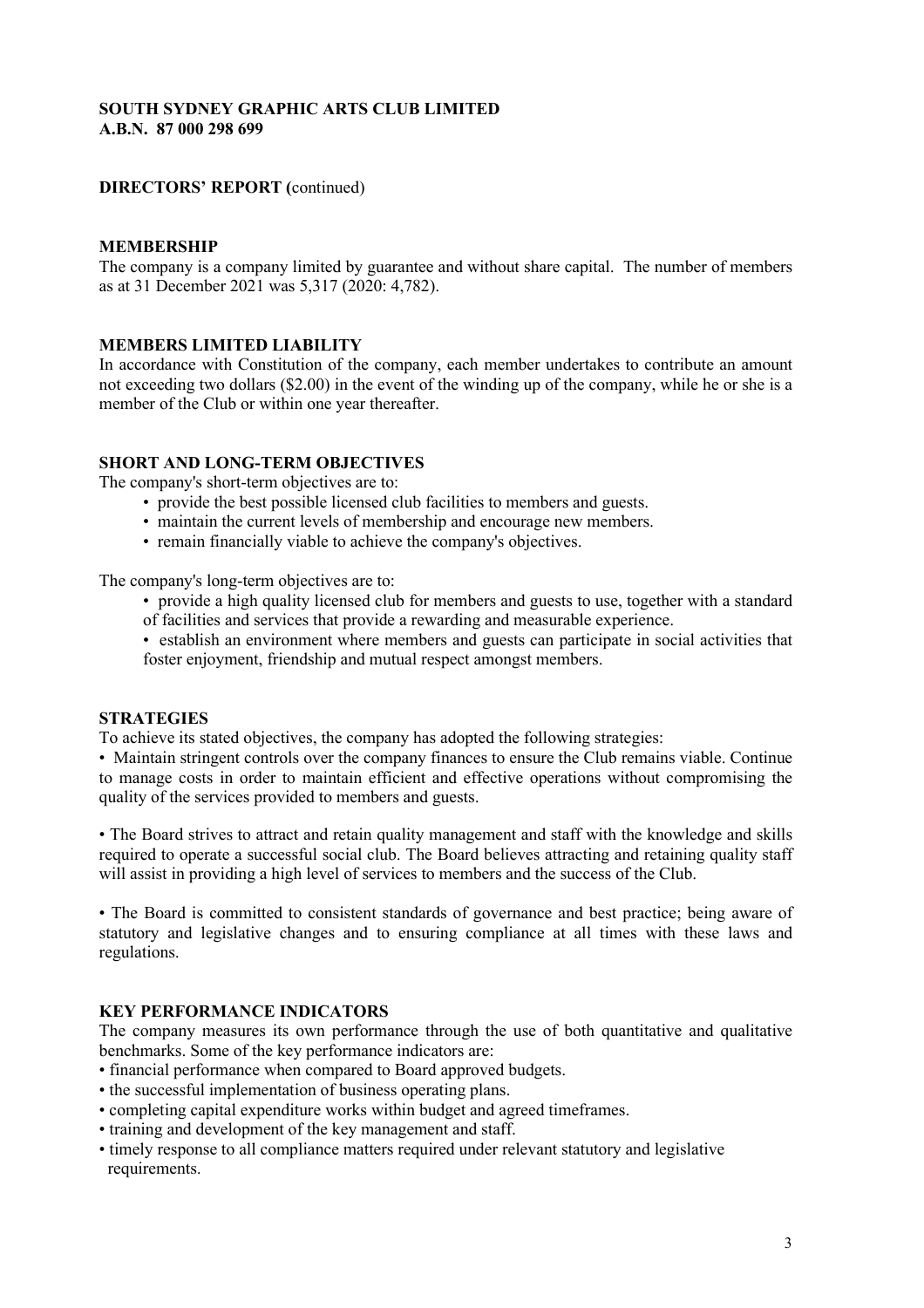# **DIRECTORS' REPORT (**continued)

# **DIRECTORS' BENEFITS**

No director has received or become entitled to receive, during or since the end of the financial year, a benefit because of a contract made by the company with a director, firm of which a director is a member or an entity in which the director has a substantial financial interest.

# **INDEMNIFICATION OF AUDITORS**

To the extent permitted by law, the company has agreed to indemnify its auditors, D.A Strati  $\&$ Associates, as part of the terms of its audit engagement agreement against claims by third parties arising from the audit (for an unspecified amount). No payment has been made to indemnify D.A Strati & Associates during or since the financial year.

# **INDEMNIFICATION AND INSURANCE OF DIRECTORS AND OFFICERS**

During the financial year the company has paid insurance premiums of \$4,182 in respect of directors' and officers' liability, legal expenses and insurance contracts for current and former directors and officers.

The insurance premiums relate to:

- costs and expenses incurred by the relevant officers in defending proceedings, whether civil or criminal and whatever their outcome; and
- other liabilities that may arise from their position, with the exception of conduct involving a wilful breach of duty or improper use of information or position to gain a personal advantage.

# **PROCEEDINGS ON BEHALF OF THE ENTITY**

No person has applied for leave of Court to bring proceedings on behalf of the company or intervene in any proceedings to which the company is a party for the purpose of taking responsibility on behalf of the company for all or any part of those proceedings. The company was not a party to any such proceedings during the year.

# **AUDITORS' INDEPENDENCE DECLARATION**

The directors have received the Independence Declaration from the Auditors as required under Section 307C of the Corporations Act 2001. The declaration is attached to this report.

 $\mathcal{L}_\text{max}$  , and the contract of the contract of the contract of the contract of the contract of the contract of the contract of the contract of the contract of the contract of the contract of the contract of the contr

Signed in accordance with a resolution of the Board of Directors.

25 February 2022 at Mascot 25 February 2022 at Mascot

 $\overline{M}$ s Deborah Atkins – President Mr Ross Marshall – Vice President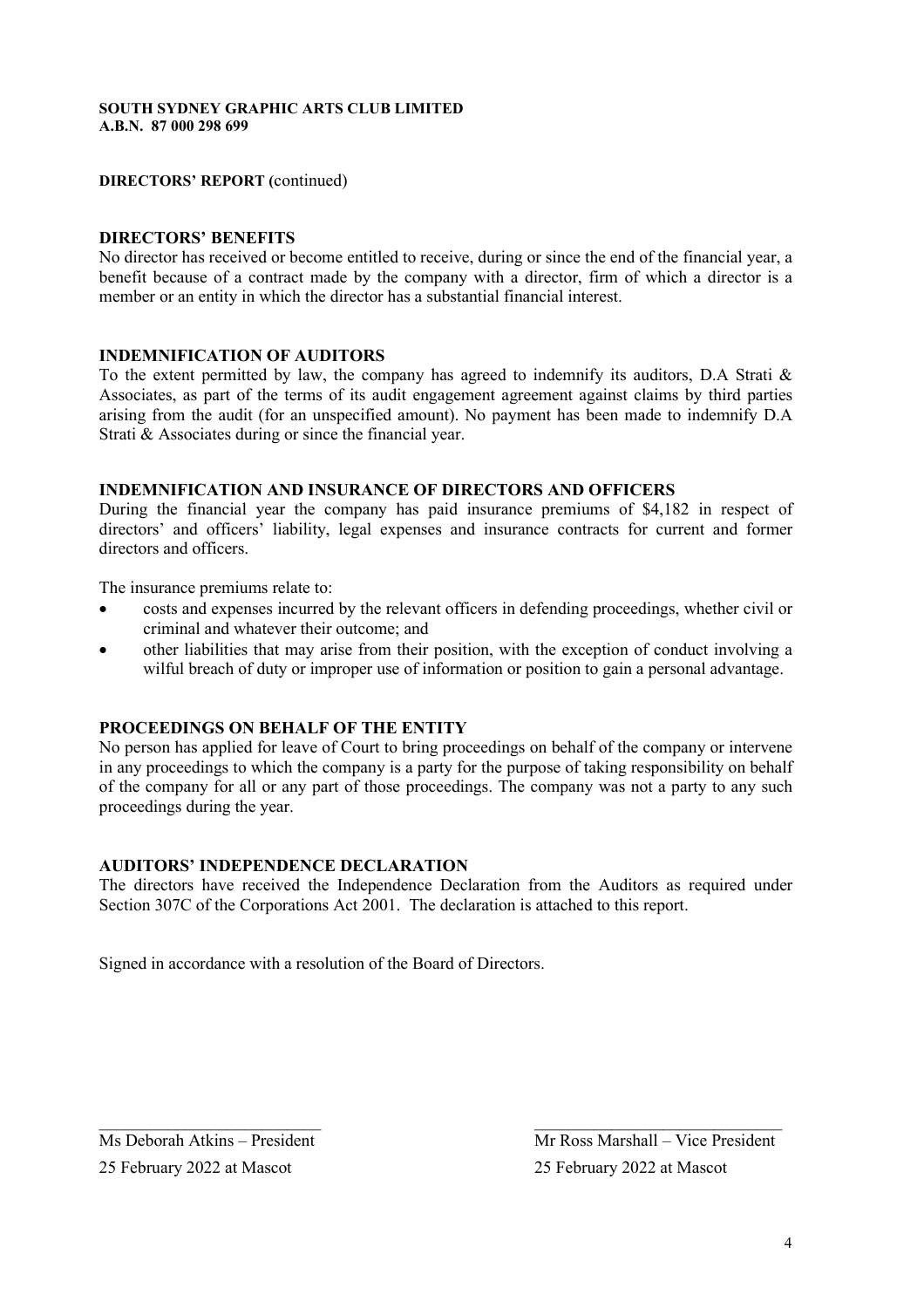# **AUDITOR'S INDEPENDENCE DECLARATION UNDER SECTION 307C – CORPORATION ACT 2001**

As the lead audit partner for the audit of the financial report of South Sydney Graphic Arts Club Limited for the financial year ended 31 December 2021, I declare that, to the best of my knowledge and belief, that there has been:

- (i) No contraventions of the auditor independence requirements as set out in the Corporations Act 2001 in relation to the audit; and
- (ii) No contraventions of any applicable code of professional conduct in relation to the audit.

**D.A STRATI & ASSOCIATES Certified Practising Accountants** 

Domenic Strati Level 5, 376 Bay Street Brighton Le Sands

25 February 2022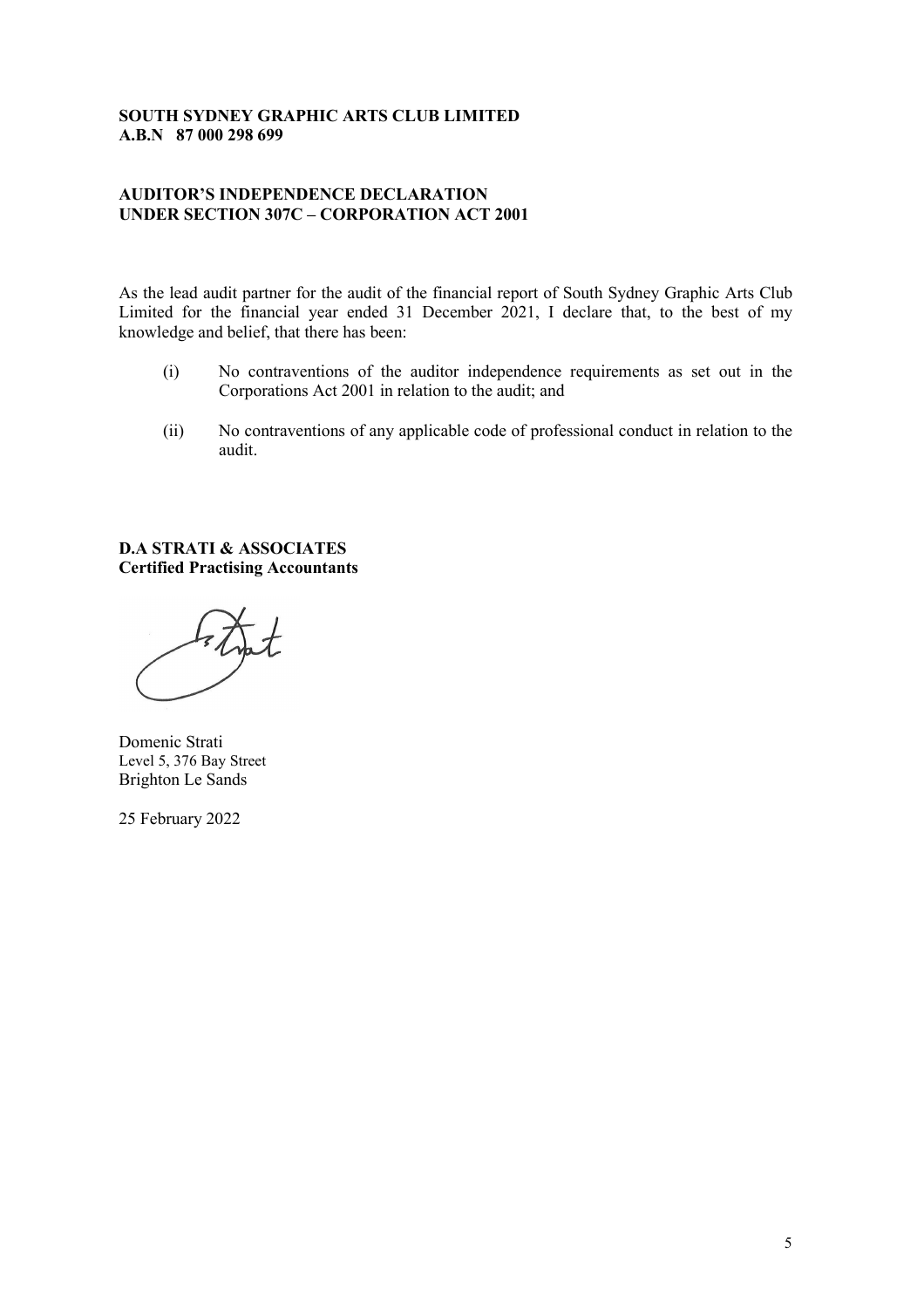# **STATEMENT OF PROFIT OR LOSS AND OTHER COMPREHENSIVE INCOME FOR THE YEAR ENDED 31 DECEMBER 2021**

|                                           | <b>Note</b>    | 2021<br>\$  | 2020<br>$\mathbf S$ |
|-------------------------------------------|----------------|-------------|---------------------|
| <b>Revenue from ordinary activities</b>   |                |             |                     |
| Revenue from sale of goods                |                | 1,962,510   | 1,750,007           |
| Revenue from rendering services           |                | 1,499,038   | 1,897,181           |
| Members subscriptions                     |                | 5,998       | 14,880              |
| Other revenue                             |                | 39,652      | 28,404              |
| Insurance recoveries                      |                |             | 11,210              |
| Government subsidies                      |                | 227,694     | 400,006             |
| <b>Total Revenue</b>                      | $\overline{2}$ | 3,734,892   | 4,101,688           |
| <b>Expenses from ordinary activities</b>  |                |             |                     |
| Cost of sales                             |                | (715,582)   | (683, 129)          |
| Poker machine licences and taxes          |                | (169, 864)  | (244, 371)          |
| Personnel expenses                        |                | (1,588,005) | (1,676,117)         |
| Members benefits                          |                | (159, 302)  | (146, 650)          |
| Finance costs                             |                | (18, 922)   | (25, 569)           |
| Other expenses                            |                | (677, 311)  | (857, 461)          |
| <b>Total Expenses</b>                     |                | (3,328,986) | (3,633,297)         |
| Profit before depreciation and impairment |                | 405,906     | 468,391             |
| Depreciation and amortisation             |                | (426, 690)  | (448, 132)          |
| Profit before income tax                  | 3              | (20, 785)   | 20,256              |
| Income tax benefit (expense)              | $\overline{4}$ | 67,737      | 25,254              |
| Net Profit for the year                   |                | 46,952      | 45,510              |
| Total comprehensive income attributable   |                |             |                     |
| to members of the entity                  |                | 46,952      | 45,510              |

The accompanying notes form part of these financial statements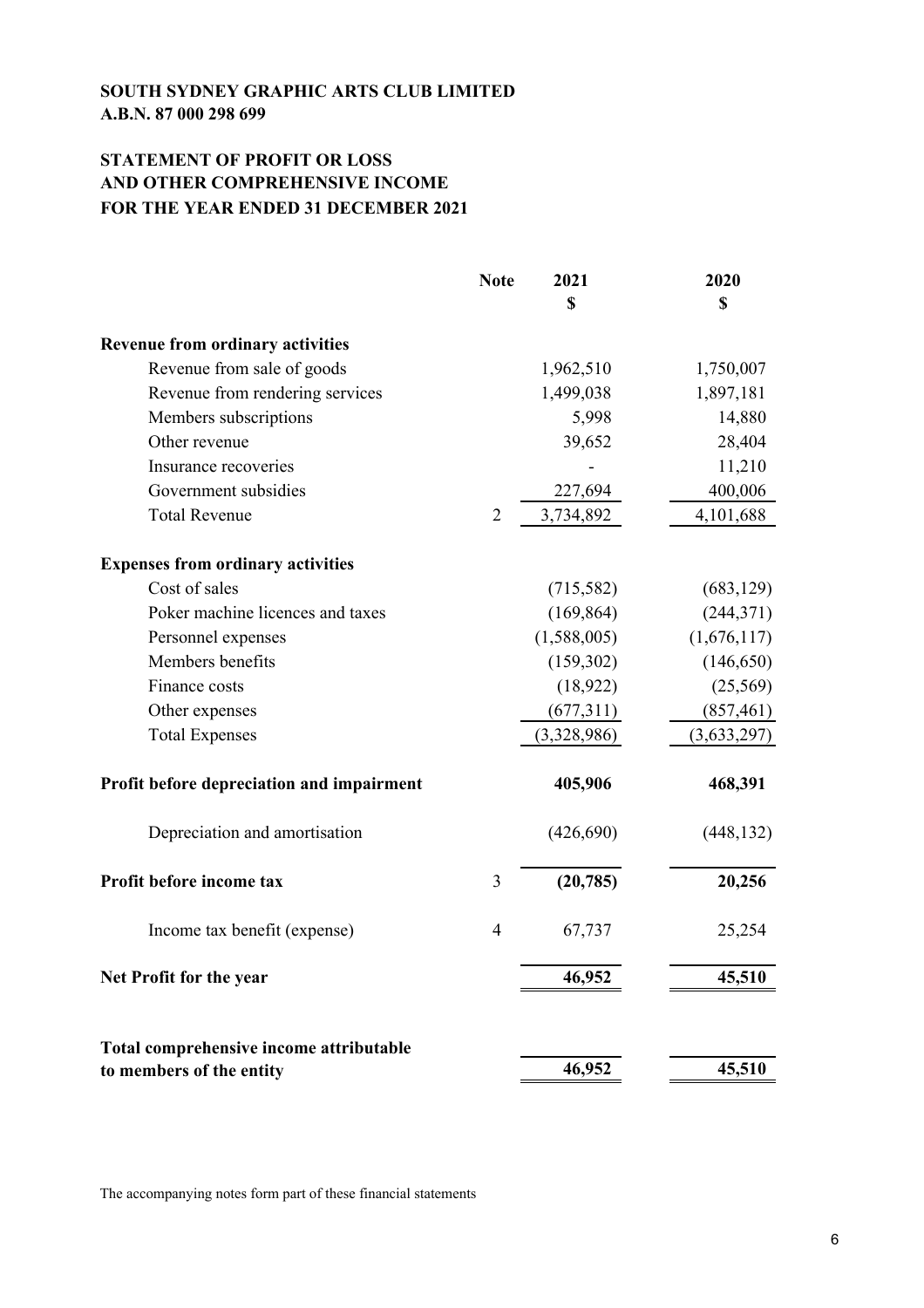# **STATEMENT OF FINANCIAL POSITION AS AT 31 DECEMBER 2021**

|                                       | <b>Note</b> | 2021       | 2020       |
|---------------------------------------|-------------|------------|------------|
|                                       |             | \$         | \$         |
| <b>CURRENT ASSETS</b>                 |             |            |            |
| Cash and cash equivalents             | 5           | 52,733     | 101,442    |
| Trade and other receivables           | 6           | 144,320    | 75,233     |
| Inventories                           | 7           | 34,700     | 32,467     |
| Other current assets                  | 8           | 7,666      | 11,032     |
| <b>Total Current Assets</b>           |             | 239,419    | 220,174    |
| <b>NON-CURRENT ASSETS</b>             |             |            |            |
| Intangible assets                     | 9           | 1,187,000  | 1,187,591  |
| Property, plant and equipment         | 10          | 25,075,825 | 24,685,787 |
| Deferred tax assets                   | 11          | 560,244    | 517,760    |
| Other non current assets              | 8           | 5,000      | 5,000      |
| <b>Total Non-Current Assets</b>       |             | 26,828,069 | 26,396,138 |
| <b>TOTAL ASSETS</b>                   |             | 27,067,488 | 26,616,312 |
| <b>CURRENT LIABILITIES</b>            |             |            |            |
| Cash and cash equivalents             | 5           | 340,802    |            |
| Trade and other payables              | 12          | 317,800    | 354,293    |
| Short term provisions                 | 13          | 252,926    | 350,466    |
| <b>Total Current Liabilities</b>      |             | 911,528    | 704,759    |
| <b>NON-CURRENT LIABILITIES</b>        |             |            |            |
| Trade and other payables              | 12          | 195,690    | 290,022    |
| Long term provisions                  | 13          | 67,601     | 75,814     |
| Interest-bearing loans and borrowings | 14          | 900,000    | 600,000    |
| <b>Total Non-Current Liabilities</b>  |             | 1,163,291  | 965,836    |
| <b>TOTAL LIABILITIES</b>              |             | 2,074,819  | 1,670,595  |
| <b>NET ASSETS</b>                     |             | 24,992,669 | 24,945,717 |
| <b>MEMBERS' EQUITY</b>                |             |            |            |
| Reserves                              | 15          | 22,073,045 | 22,073,045 |
| Retained earnings                     |             | 2,919,624  | 2,872,672  |
| <b>TOTAL MEMBERS' EQUITY</b>          |             | 24,992,669 | 24,945,717 |

The accompanying notes form part of these financial statements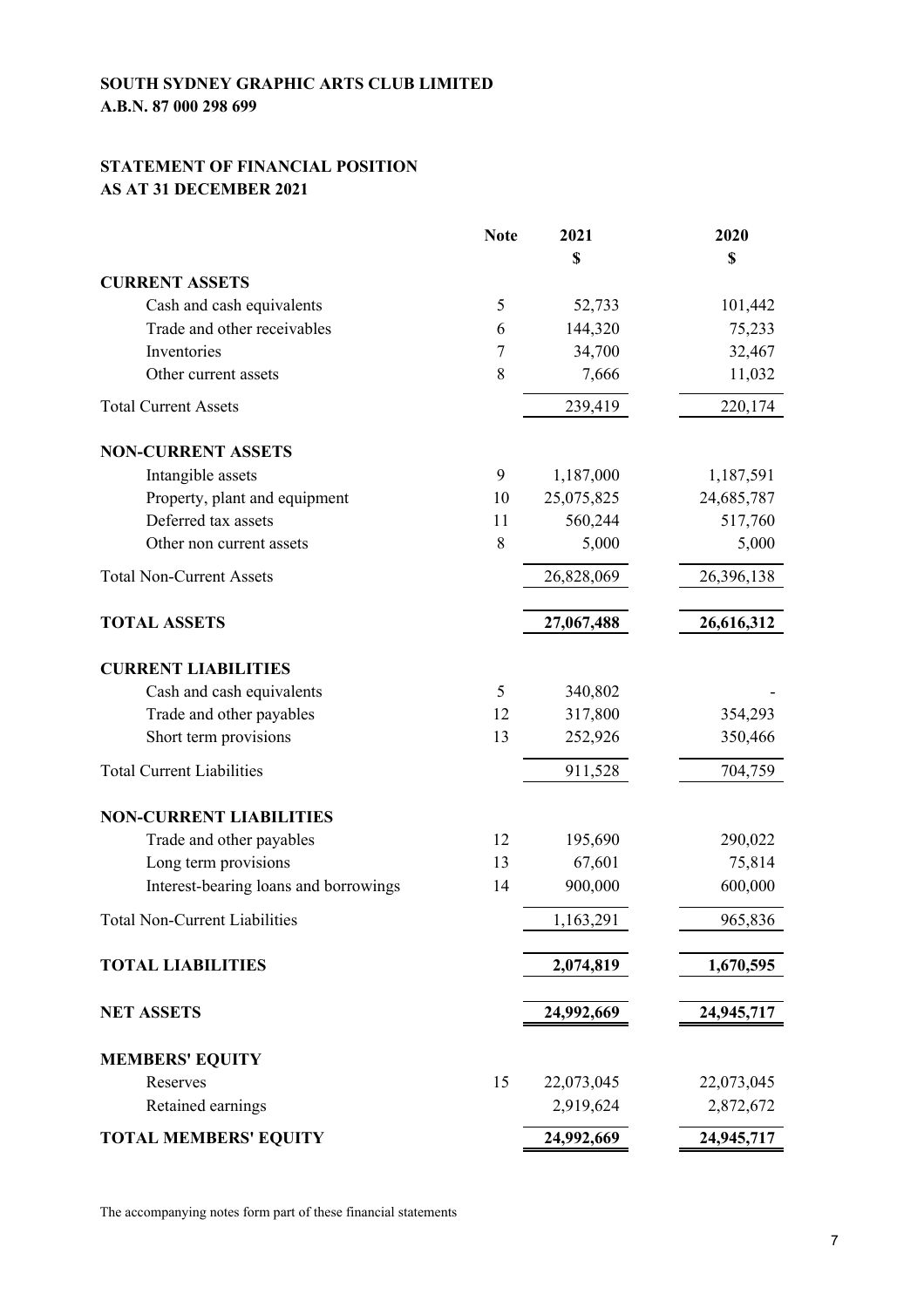# **STATEMENT OF CHANGES IN EQUITY FOR THE YEAR ENDED 31 DECEMBER 2021**

|                                                           | <b>Retained</b><br><b>Earnings</b><br>\$ | <b>Asset</b><br><b>Revaluation</b><br><b>Reserve</b><br>\$ | Capital<br><b>Profits</b><br><b>Reserve</b><br>\$ | <b>Total</b><br>\$  |
|-----------------------------------------------------------|------------------------------------------|------------------------------------------------------------|---------------------------------------------------|---------------------|
| <b>Balance at 1 January 2020</b>                          | 2,827,162                                | 19,599,196                                                 | 473,849                                           | 22,900,207          |
| Net Profit for the year<br>Revaluation Land and Buildings | 45,510                                   | 2,000,000                                                  |                                                   | 45,510<br>2,000,000 |
| <b>Balance at 31 December 2020</b>                        | 2,872,672                                | 21,599,196                                                 | 473,849                                           | 24,945,717          |
| Net Profit for the year                                   | 46,952                                   |                                                            |                                                   | 46,952              |
| <b>Balance at 31 December 2021</b>                        | 2,919,624                                | 21,599,196                                                 | 473,849                                           | 24,992,669          |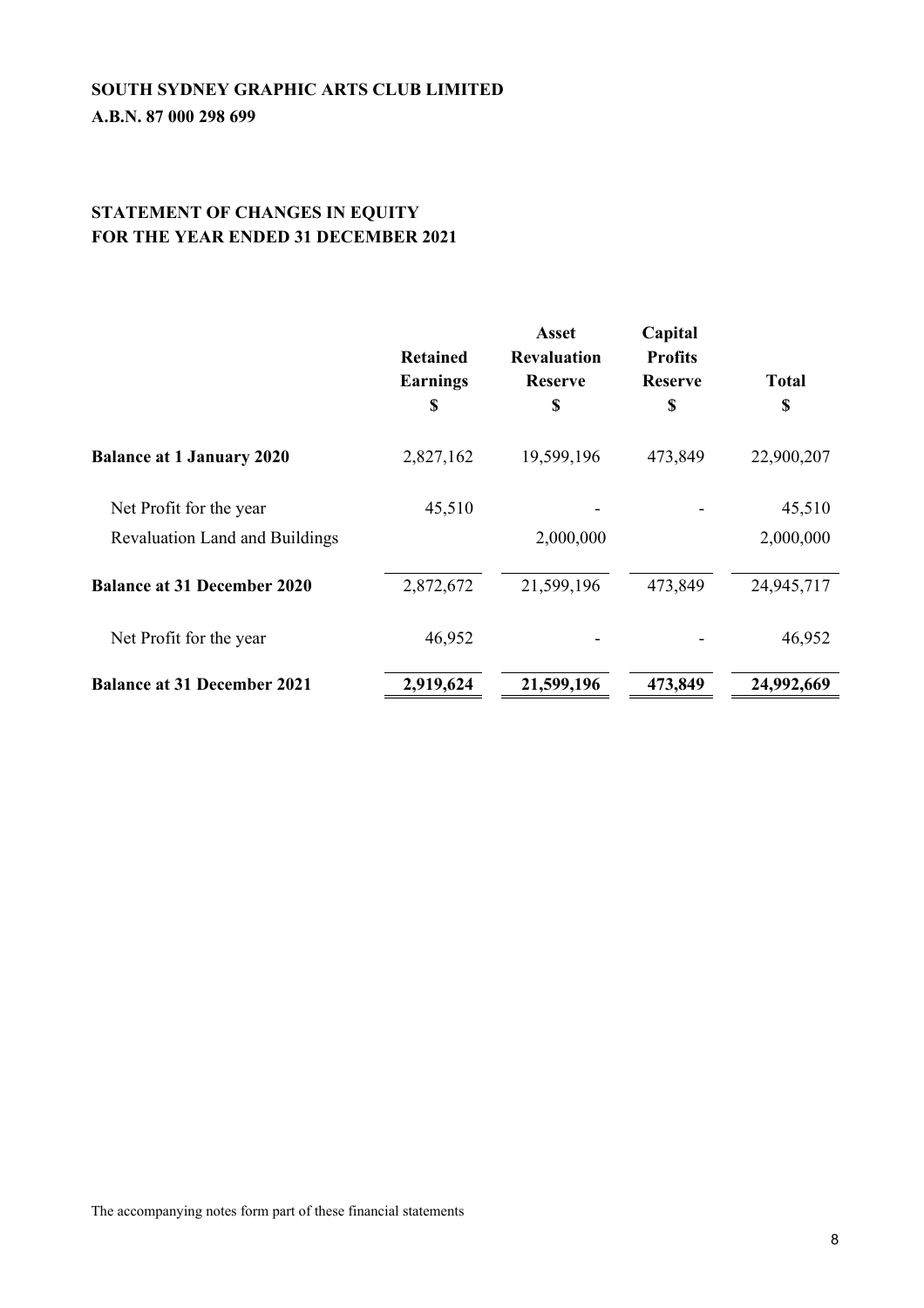# **STATEMENT OF CASH FLOWS FOR THE YEAR ENDED 31 DECEMBER 2021**

|                                                                                        | <b>Note</b> | 2021<br>\$               | 2020<br>\$               |
|----------------------------------------------------------------------------------------|-------------|--------------------------|--------------------------|
| <b>CASH FLOWS FROM OPERATING ACTIVITIES</b>                                            |             |                          |                          |
| Cash receipts from customers<br>Cash paid to suppliers and employees                   |             | 4,009,616<br>(3,882,990) | 4,486,768<br>(3,890,395) |
| Net cash from (used) operating activities                                              | 16(a)       | 126,626                  | 596,373                  |
| <b>CASH FLOWS FROM INVESTING ACTIVITIES</b><br>Purchase of property, plant & equipment |             | (816, 137)               | (505, 727)               |
| Net cash from (used) investing activities                                              |             | (816, 137)               | (505, 727)               |
| <b>CASH FLOWS FROM FINANCING ACTIVITIES</b>                                            |             |                          |                          |
| Increase in Borrowings                                                                 |             | 300,000                  | (50,000)                 |
| Net cash from (used) financing activities                                              |             | 300,000                  | (50,000)                 |
| NET INCREASE (DECREASE) IN CASH AND<br><b>CASH EQUIVALENTS DURING THE YEAR</b>         |             | (389, 511)               | 40,646                   |
| Cash and cash equivalents at<br>the beginning of year                                  |             | 101,442                  | 60,796                   |
| <b>CASH AND CASH EQUIVALENTS AT</b><br><b>THE END OF THE YEAR</b>                      | 16(b)       | (288,069)                | 101,442                  |
|                                                                                        |             |                          |                          |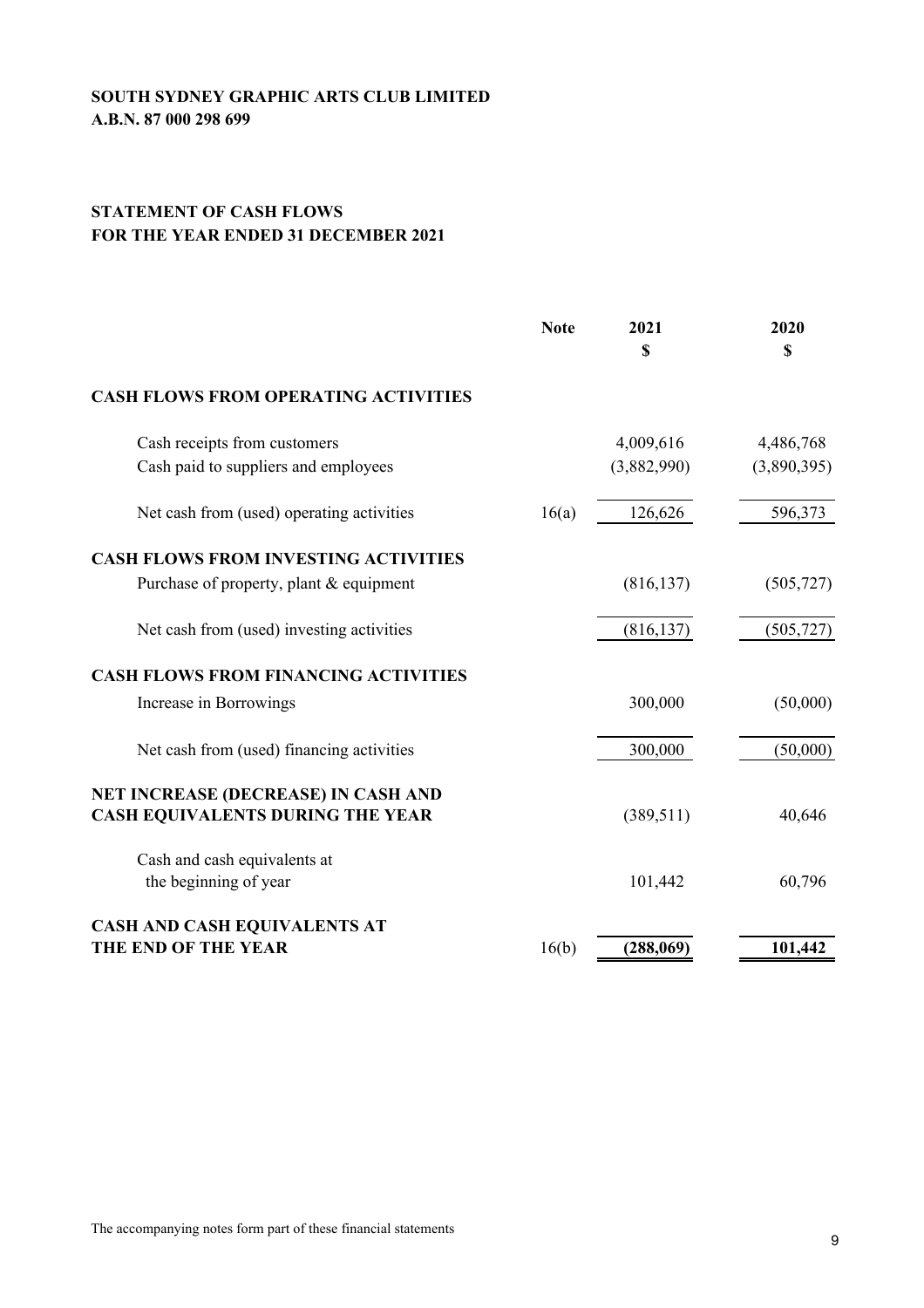### **NOTES TO THE FINANCIAL STATEMENTS FOR THE YEAR ENDED 31 DECEMBER 2021**

The financial report is for the South Sydney Graphic Arts Club Limited as an individual entity, incorporated and domiciled in Australia. South Sydney Graphic Arts Club Limited is a company limited by guarantee.

#### **NOTE 1 - SUMMARY OF SIGNIFICANT ACCOUNTING POLICIES**

# **Basis of Preparation**

The financial statements are general purpose financial statements that have been prepared in accordance with the requirements of the Corporations Act 2001, Australian Accounting Standards – Reduced Disclosure Requirements and other authoritative pronouncements of the Australian Accounting Standards Board.

The company is a not-for-profit entity which is not publicly accountable. Australian Accounting Standards contain requirements specific to not-for-profit entities, which set out accounting policies that the AASB has concluded would result in financial statements containing relevant and reliable information about transactions, events and conditions. Material accounting policies adopted in the preparation of these financial statements are presented below and have been consistently applied unless otherwise stated.

The financial statements have been prepared on an accruals basis and are based on historical cost and do not consider the changing values of money, except for financial assets and financial liabilities which are measured at fair value.

The amounts presented in the financial statements are in Australian dollars (\$) and have been rounded to the nearest dollar.

# **Accounting Policies**

#### **a) Revenue and Other Income**

Revenue is recognised at the fair value of consideration received or receivable. Amounts disclosed as revenue are net of returns, trade allowances and duties and taxes paid. The following specific recognition criteria must also be met before revenue is recognised:

#### *Sale of Goods*

Revenue from functions, catering, beverages and merchandise is recognised when the significant risks and rewards of ownership have passed to the buyer and can be reliably measured. Risks and rewards are considered passed to the buyer when goods have been delivered to the customer.

#### *Rendering of Services and Membership Revenue*

Revenue from gaming and services to members and patrons is recognised when services are provided.

#### *Interest Revenue*

Interest revenue is recognised as interest accrues taking into account the interest rates and effective yield on the financial asset.

#### *Rental Income*

Rental Income is accounted for on a straight line basis over the term of the lease.

#### *Sale of Property, Plant and Equipment*

The gain or loss on disposal of property, plant and equipment is calculated as the difference between the carrying amount of the asset at the time of disposal and the net proceeds on disposal (including incidental costs) and is recognised as other income at the date control of the asset passes to the buyer.

All revenue is stated net of the amount of goods and services tax (GST).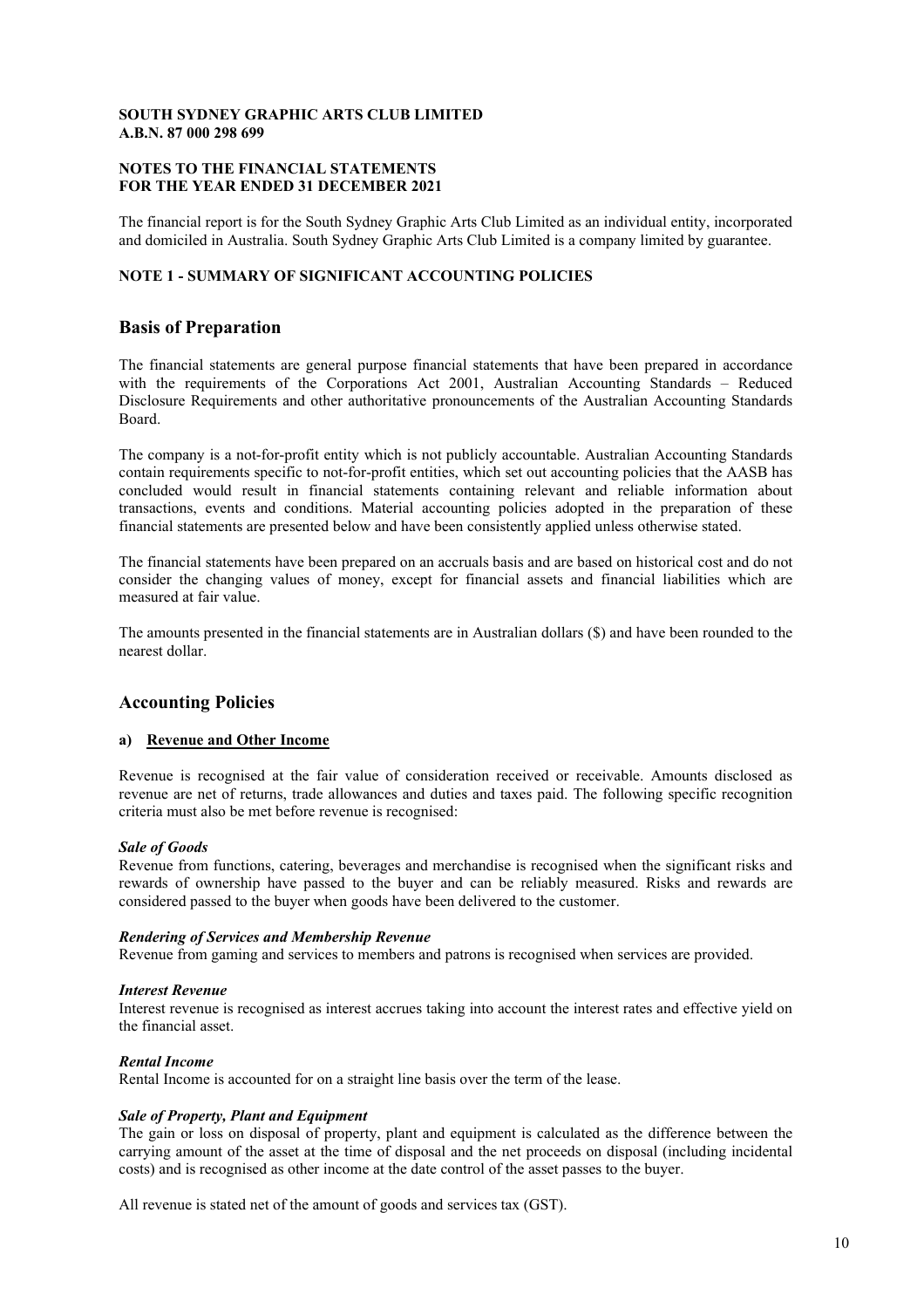#### **NOTES TO THE FINANCIAL STATEMENTS FOR THE YEAR ENDED 31 DECEMBER 2021**

#### **NOTE 1 - STATEMENT OF SIGNIFICANT ACCOUNTING POLICIES (continued)**

#### **b) Inventories**

Inventories are measured at the lower of cost and net realisable value. Costs are determined on a first in first out basis.

#### **c) Property Plant and Equipment**

Each class of property, plant and equipment is carried at cost or fair value less, where applicable, any accumulated depreciation and any impairment losses.

#### *Freehold property*

Freehold land and buildings are shown at their fair value based on periodic valuations by external independent valuers, less subsequent depreciation for buildings.

In periods when the freehold land and buildings are not subject to an independent valuation, the directors conduct directors' valuations to ensure the carrying amount for the land and buildings is not materially different to the fair value.

Increases in the carrying amount arising on revaluation of land and buildings are recognised in Statement of Changes in Equity and accumulated in the Asset Revaluation Reserve. Revaluation decreases that offset previous increases of the same class of assets shall be recognised in the Statement of Changes of Equity and will decrease the Asset Revaluation Reserve.

Any accumulated depreciation at the date of the revaluation is eliminated against the gross carrying amount of the asset and the net amount is restated to the revalued amount of the asset.

Freehold land and buildings that have been contributed at no cost or for nominal cost are valued and recognised at the fair value of the asset at the date it is acquired.

#### *Plant and equipment*

Plant and equipment are measured on the cost basis and are therefore carried at cost less accumulated depreciation and any accumulated impairment losses. In the event the carrying amount of plant and equipment is greater than the estimated recoverable amount, the carrying amount is written down immediately to the estimated recoverable amount and impairment losses are recognised either in profit and loss or as a revaluation decrease if the impairment losses relate to a revalued asset. A formal assessment of recoverable amount is made when impairment indicators are present (refer to Note 1(e) for details of impairment).

Subsequent costs are included in the asset's carrying amount or recognised as a separate asset, as appropriate, only when it is probable that future economic benefits associated with the item will flow to the company and the cost of the item can be measured reliably. All other repairs and maintenance are recognised as expenses in profit or loss in the financial period which they are incurred.

Plant and equipment that have been contributed at no cost or for a nominal cost are recognised at the fair value of the asset at the date it is acquired.

#### *Depreciation*

Property, plant and equipment are depreciated over their useful lives commencing from the time the asset is held ready for use. Buildings are depreciated using the straight line method whereas plant and equipment is depreciated using the diminishing value method. Land is not depreciated.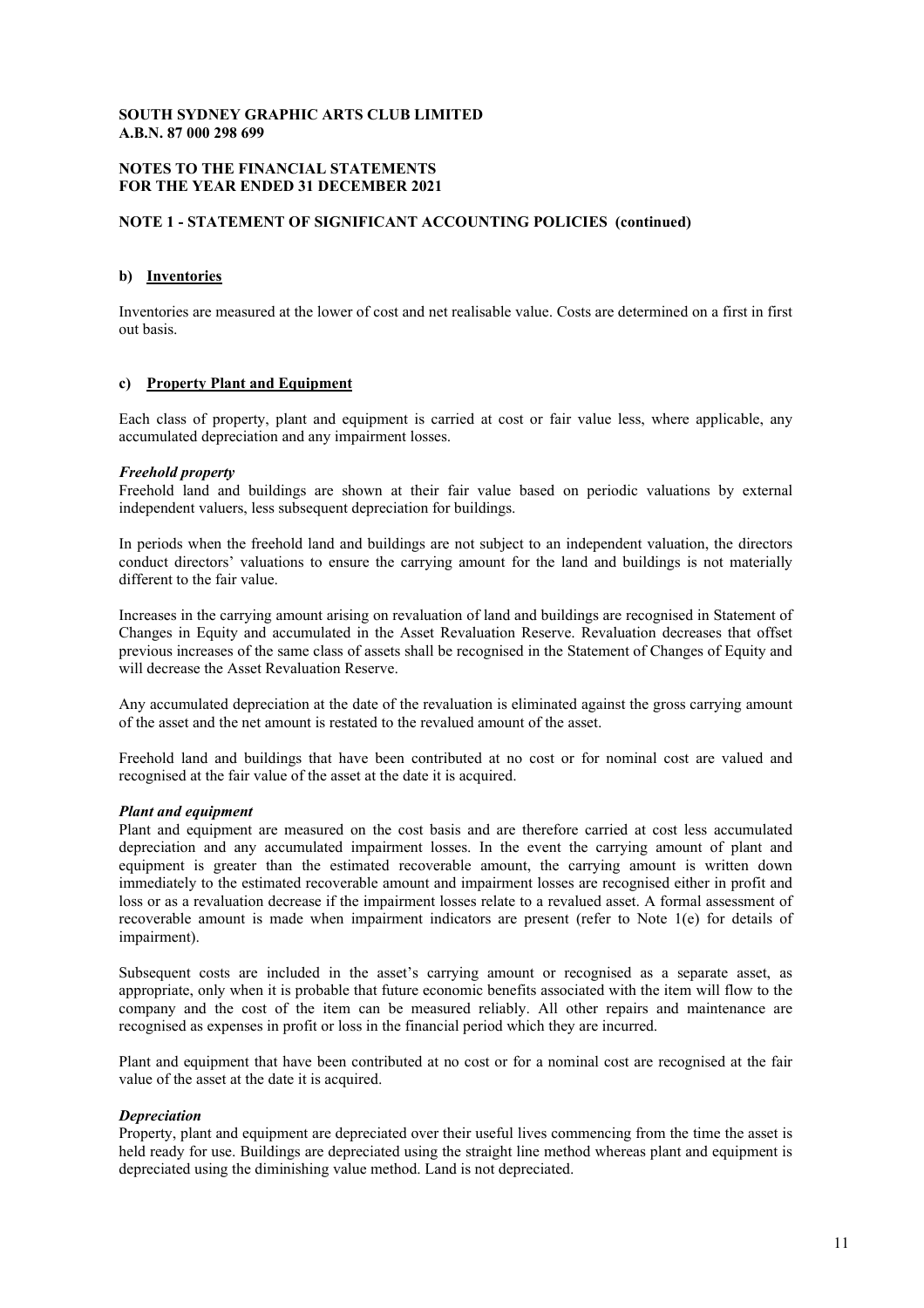#### **NOTES TO THE FINANCIAL STATEMENTS FOR THE YEAR ENDED 31 DECEMBER 2021**

#### **NOTE 1 - STATEMENT OF SIGNIFICANT ACCOUNTING POLICIES (continued)**

#### *Depreciation (continued)*

The depreciation rates used for each class of depreciable assets are:

| Class of Fixed Assets                | Rates         |
|--------------------------------------|---------------|
| Buildings and Related Improvements   | $2\% - 20\%$  |
| Plant, Equipment and Furniture       | $3\% - 40\%$  |
| Poker Machines and Related Equipment | $30\% - 40\%$ |

The assets' residual values and useful lives are reviewed and adjusted, if appropriate, at the end of each reporting period.

Gains and losses on disposals are determined by comparing proceeds with the carrying amount. These gains or losses are included in the income statement when the item is derecognised. When revalued assets are sold, amounts included in the revaluation surplus relating to that asset are transferred to retained surplus.

#### **d) Intangibles**

#### *Poker Machine Entitlements*

Poker machine entitlements are deemed to have an indefinite useful life and are not amortised. Instead they are tested annually for impairment.

#### *Other Intangibles*

Other Intangibles are deemed to have a finite useful life and are amortised over their useful lives commencing from the time the asset is held and ready for use.

#### **e) Impairment of Assets**

Assets that have an indefinite useful life are not subject to amortisation and are tested annually for impairment. Assets that are subject to amortisation are reviewed for impairment whenever events or changes in circumstances indicate that the carrying amount may not be recoverable. An impairment loss is recognised for the amount by which the assets' carrying amount exceeds its recoverable amount. The recoverable amount is the higher of an assets' fair value less costs to sell and value in use. For the purposes of assessing impairment, assets are grouped at the lowest levels for which there are separately identifiable cash flows (cash generating units).

#### **f) Cash and Cash Equivalents**

Cash and cash equivalents include cash on hand, deposits held at call with banks, other short-term highly liquid investments with original maturities of three months or less, and bank overdrafts. Bank overdrafts are shown within short-term borrowings in current liabilities on the Statement of Financial Position.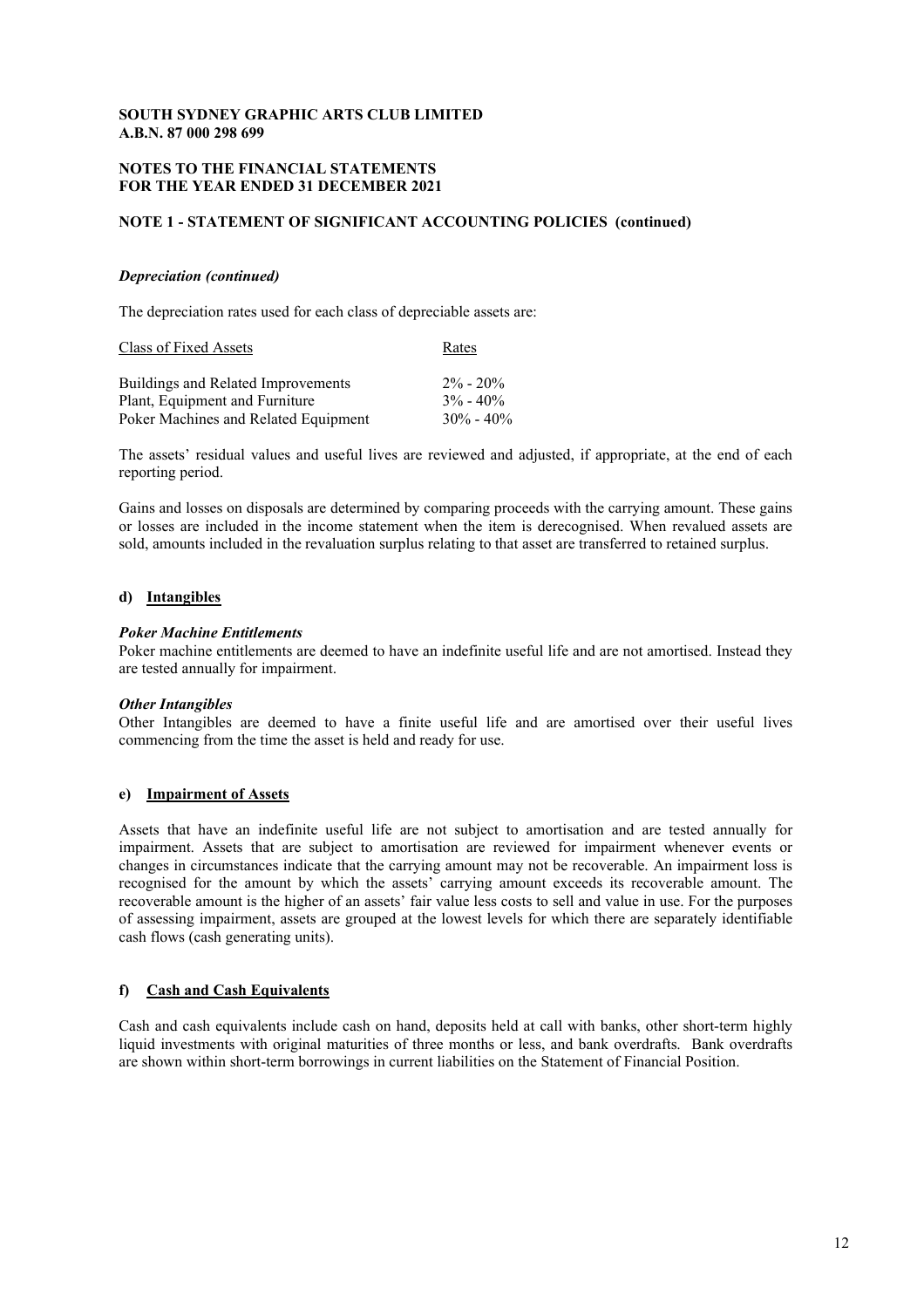#### **NOTES TO THE FINANCIAL STATEMENTS FOR THE YEAR ENDED 31 DECEMBER 2021**

#### **NOTE 1 - STATEMENT OF SIGNIFICANT ACCOUNTING POLICIES (continued)**

#### **g) Borrowing Costs**

Borrowing costs directly attributable to the acquisition, construction or production of assets that necessarily take a substantial period of time to prepare for their intended use, are added to the cost of those assets, until such time as the assets are substantially ready for their intended use.

All other borrowing costs are recognised in the income statement over the period of the borrowings to which they relate.

#### **h) Employee Benefits**

Provision is made for the company's liability for employee benefits arising from services rendered by employees at balance date. Employee benefits that are expected to be settled within 1 year have been measured at the amounts expected to be paid when the liability is settled, plus related on-costs. Employee benefits payable later than one year have been measured at the present value of the estimated future cash outflows to be made for those benefits.

Contributions are made by the company to employee superannuation funds and are charged as expenses when incurred.

#### **i) Provisions**

Provisions are recognised when the company has a legal or constructive obligation, as a result of past events, for which it is probable that an outflow of economic benefits will result and that outflow can be reliably measured.

#### **j) Leases**

Leases of assets where substantially all the risks and benefits incidental to the ownership of the asset, but not legal ownership, are transferred to the entity are classified as finance leases.

Finance leases are capitalised by recording an asset and a liability at the lower of the amounts equal to the fair value of the leased property or the present value of the minimum lease payments, including any guaranteed residual values. Lease payments are allocated between the reduction of the lease liability and the lease interest expense for the period.

Capitalised Leased assets are depreciated over the shorter of the estimated useful life of the asset or the lease term.

Lease payments for operating leases, where substantially all the risks and benefits remain with the lessor, are charged as expenses in the periods in which they are incurred.

Lease incentives under operating leases are recognised as a liability and amortised on a straight line basis over the life of the lease term.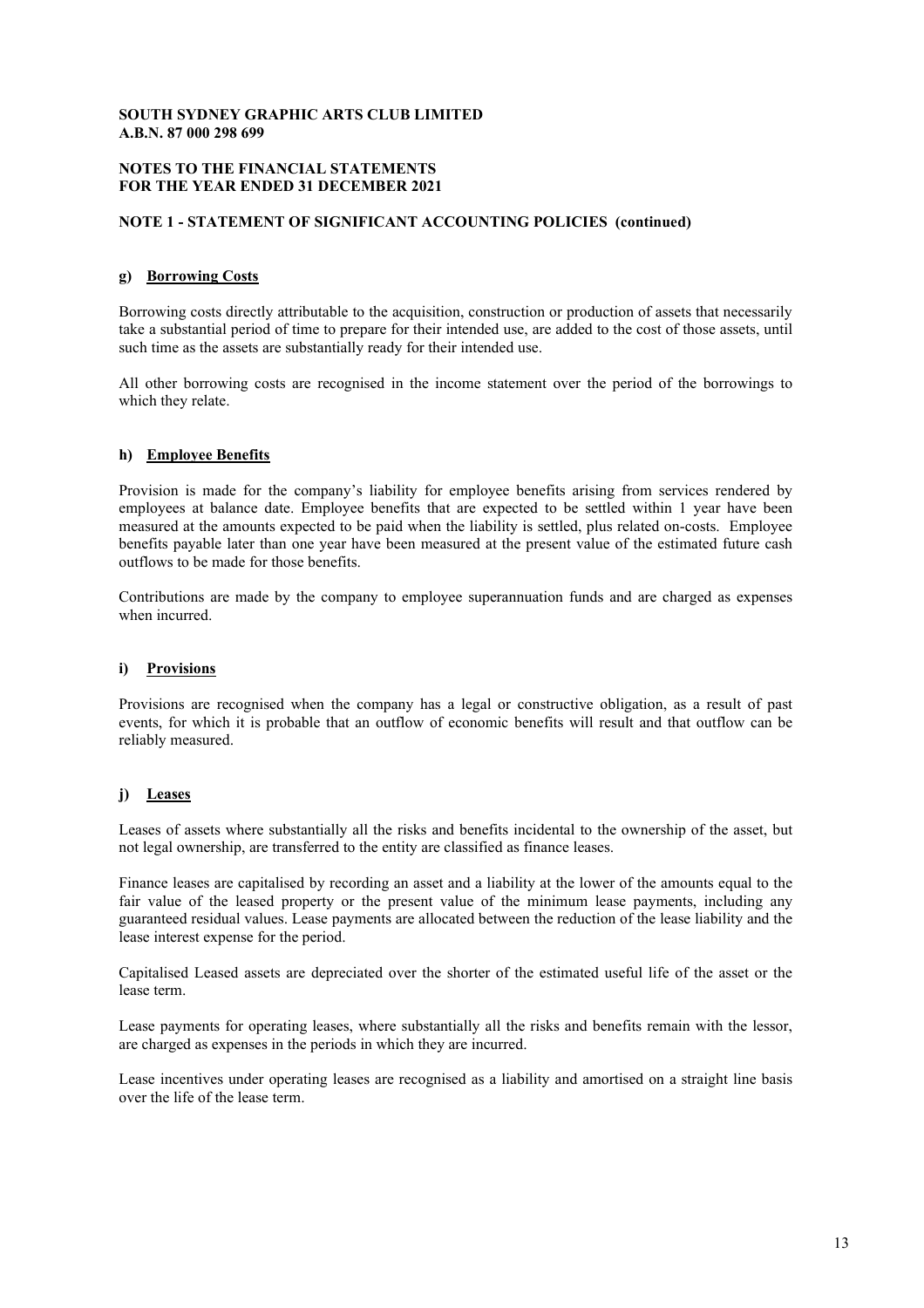#### **NOTES TO THE FINANCIAL STATEMENTS FOR THE YEAR ENDED 31 DECEMBER 2021**

#### **NOTE 1 - STATEMENT OF SIGNIFICANT ACCOUNTING POLICIES (continued)**

#### **k) Financial Instruments**

A financial instrument is any contract that gives rise to a financial asset of one entity and a financial liability or equity instrument of another entity.

#### *Recognition and Measurement*

All financial assets are recognised initially at fair value plus, in the case of financial assets not recorded at fair value through profit or loss, transaction costs that are attributable to the acquisition of the financial asset. Subsequent to initial recognition these instruments are measured as set out below.

#### *Loans and receivables*

Loans and receivables are non-derivative financial assets with fixed or determinable payments that are not quoted in an active market and are stated at amortised cost using the effective interest rate method.

#### *Held-to-maturity investments*

These investments have fixed maturities, and it is the company's intention to hold these investments to maturity. Any held-to-maturity investments held by the company are stated at amortised cost using the effective interest rate method.

#### *Financial liabilities*

Non-derivative financial liabilities are recognised at amortised cost, comprising original debt less principal payments and amortisation.

#### *Fair value*

Fair value is determined based on current bid prices for all quoted investments. Valuation techniques are applied to determine the fair value for all unlisted securities, including recent arm's length transactions, reference to similar instruments and option pricing models.

#### *Impairment*

At each reporting date, the company assesses whether there is objective evidence that a financial instrument has been impaired. In the case of available-for-sale financial instruments, a prolonged decline in the value of the instrument is considered to determine whether impairment has arisen. Impairment losses are recognised in the income statement.

#### **l) Goods and Services Tax (GST)**

Revenue, expenses and assets are recognised net of the amount of GST, except where the amount of GST incurred is not recoverable from the Australian Taxation Office. In these circumstances the GST is recognised as part of the cost of acquisition of the asset or as part of an item of the expense.

Receivables and payables in the balance sheet are shown inclusive of GST.

The net amount of GST recoverable from, or payable to, the Australian Taxation Office is included as a current asset or liability in the Statement of Financial Position.

Cash flows are presented in the cash flow statement on a gross basis, except for the GST component of investing and financing activities, which are disclosed as operating cash flows.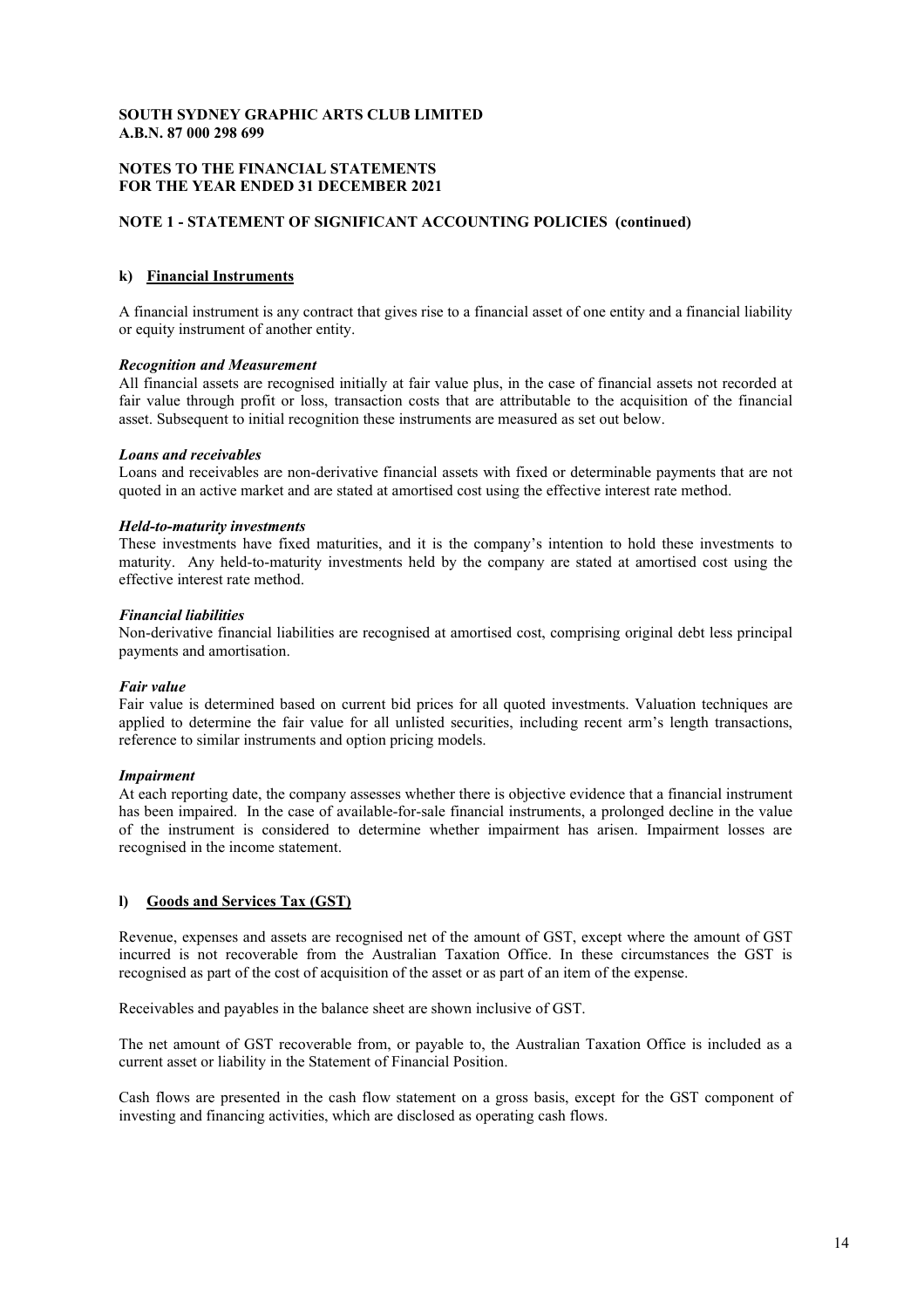#### **NOTES TO THE FINANCIAL STATEMENTS FOR THE YEAR ENDED 31 DECEMBER 2021**

#### **NOTE 1 - STATEMENT OF SIGNIFICANT ACCOUNTING POLICIES (continued)**

#### **m) Income Tax**

The company is assessable for income tax on the surplus of trading with persons other than members and on investment income. Receipts from members themselves, however, are not subject to income tax being in accordance with the principle of mutuality.

The income tax expense or benefit for the period is the tax payable on that period's taxable income based on the applicable income tax rate, adjusted for permanent differences, changes in deferred tax assets and liabilities attributed to temporary differences, unused tax losses and the adjustment recognised for prior periods, where applicable.

Deferred tax is accounted for using the balance sheet liability method in respect of temporary differences arising between the tax bases of assets and liabilities and their carrying amounts in the financial statements. No deferred income tax will be recognised from the initial recognition of an asset or liability, excluding a business combination, where there is no effect on accounting or taxable profit or loss.

Deferred tax is calculated at the tax rates that are expected to apply to the period when the asset is realised or liability is settled. Deferred tax is credited in the income statement except where it relates to items that may be credited directly to equity, in which case the deferred tax is adjusted directly against equity.

Deferred income tax assets are recognised to the extent that it is probable that future tax profits will be available against which deductible temporary differences can be utilised.

The amount of benefits brought to account or which may be realised in the future is based on the assumption that no adverse change will occur in the income taxation legislation and the anticipation that the economic entity will derive sufficient future assessable income to enable the benefit to be realised and comply with the conditions of deductibility imposed by the law.

#### **n) Critical Accounting Estimates and Judgements**

The preparation of the financial statements require management to make estimates and judgements that affect the reported amounts of revenues, expenses, assets and liabilities, and the accompanying disclosures and the disclosure of contingent liabilities.

Uncertainty about these estimates and judgements could result in outcomes that require a material adjustment to the carrying amount of assets and liabilities affected in future periods.

#### *Estimates and Judgements*

The key assumptions concerning the future and other key sources of estimation uncertainty at the reporting date, that have a significant risk of causing material adjustment to the carrying amounts of assets and liabilities within the next financial year, are described below. Management based its estimates and judgements on historical results and the best available current information. Estimates and judgements assume a reasonable expectation of future events and are based on current trends and economic data, from internal and external sources.

#### *Estimation of useful life of assets*

The Company determines the estimated useful life and related depreciation and amortisation charges for its property, plant and equipment and intangible assets. Poker machine entitlements are deemed to have an indefinite useful life. The useful life of assets could change significantly as a result of technical innovations or some other event. The depreciation and amortisation charge will increase where the useful life is less than previously estimated life, or technically obsolete or non-strategic assets that have been abandoned or sold or will be written off or written down.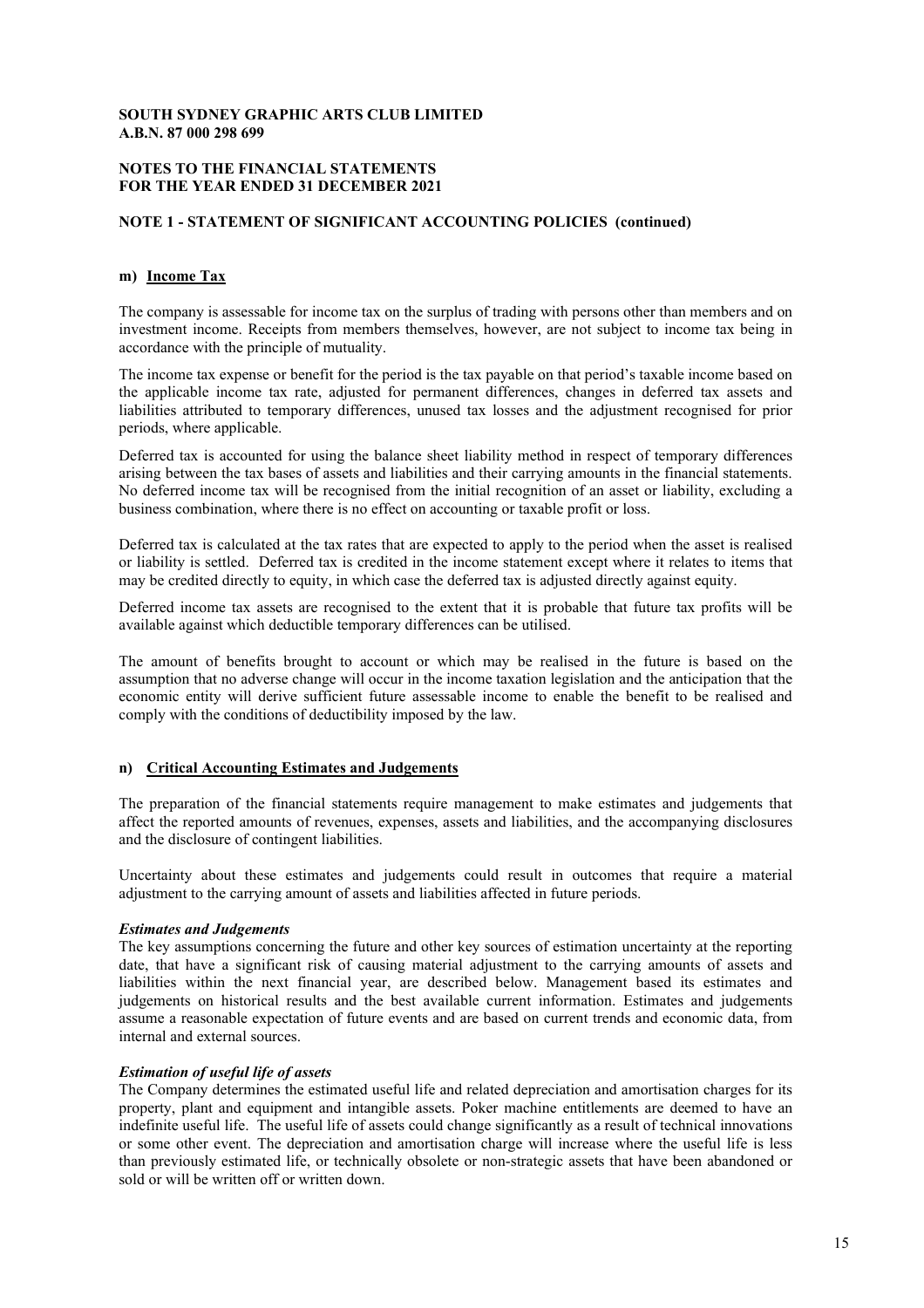#### **NOTES TO THE FINANCIAL STATEMENTS FOR THE YEAR ENDED 31 DECEMBER 2021**

#### **NOTE 1 - STATEMENT OF SIGNIFICANT ACCOUNTING POLICIES (continued)**

#### *Critical Accounting Estimates and Judgements (continued)*

#### *Impairment of non-financial assets*

An impairment exists when the carrying value of an asset exceeds its recoverable amount, which is the higher of its fair value less costs of disposal and its value in use. The fair value less costs of disposal calculation is based on available data from sales transactions, conducted at arm's length, for similar assets or observable market prices less incremental costs for disposing of the asset.

#### *Assessment of impairment and remaining useful lives of property, plant and equipment*

The Directors have considered whether any indicators of impairment exist which would require the performance of an impairment review in respect of the property, plant and equipment owned by the Club. In addition, management has considered whether the useful lives of any such assets should be revised as a result of any anticipated development. Management has determined that as at the year-end date no such indicators exist.

#### **o) New Revised Standards Effective for these Financial Statements**

The Company has adopted all of the new and revised or amended Accounting Standards and Interpretations issued by the Australian Accounting Standards Board (AASB) that are mandatory for the current reporting period.

The adoption of these Accounting Standards and Interpretations did not have any significant impact on the financial position of the Group.

#### **p) Going Concern**

The financial report has been prepared on a going concern basis, which assumes continuity of normal business activities and realisation of assets and settlement of liabilities in the ordinary course of business. In determining the appropriateness of the basis of preparation, the directors have considered the impact of the COVID-19 pandemic on the position of the Company at 31 December 2021 and its operations in future periods.

It is not possible to estimate the duration and impact of COVID-19 or the effectiveness of Government responses to combat the virus and support businesses. This being the case, we do not consider it practicable to provide a quantitative or qualitative estimate of the potential impact of COVID-19.

In arriving at this position, the directors believe that the Company will continue as a going concern and meet its debts and commitments as and when they fall due and fund its ongoing operations for a period of not that less than 12 months from the date of approval of the financial statements.

#### **q) Comparative Figures**

Where required by Accounting Standards, comparative figures have been adjusted to conform with changes in presentation for the current financial year.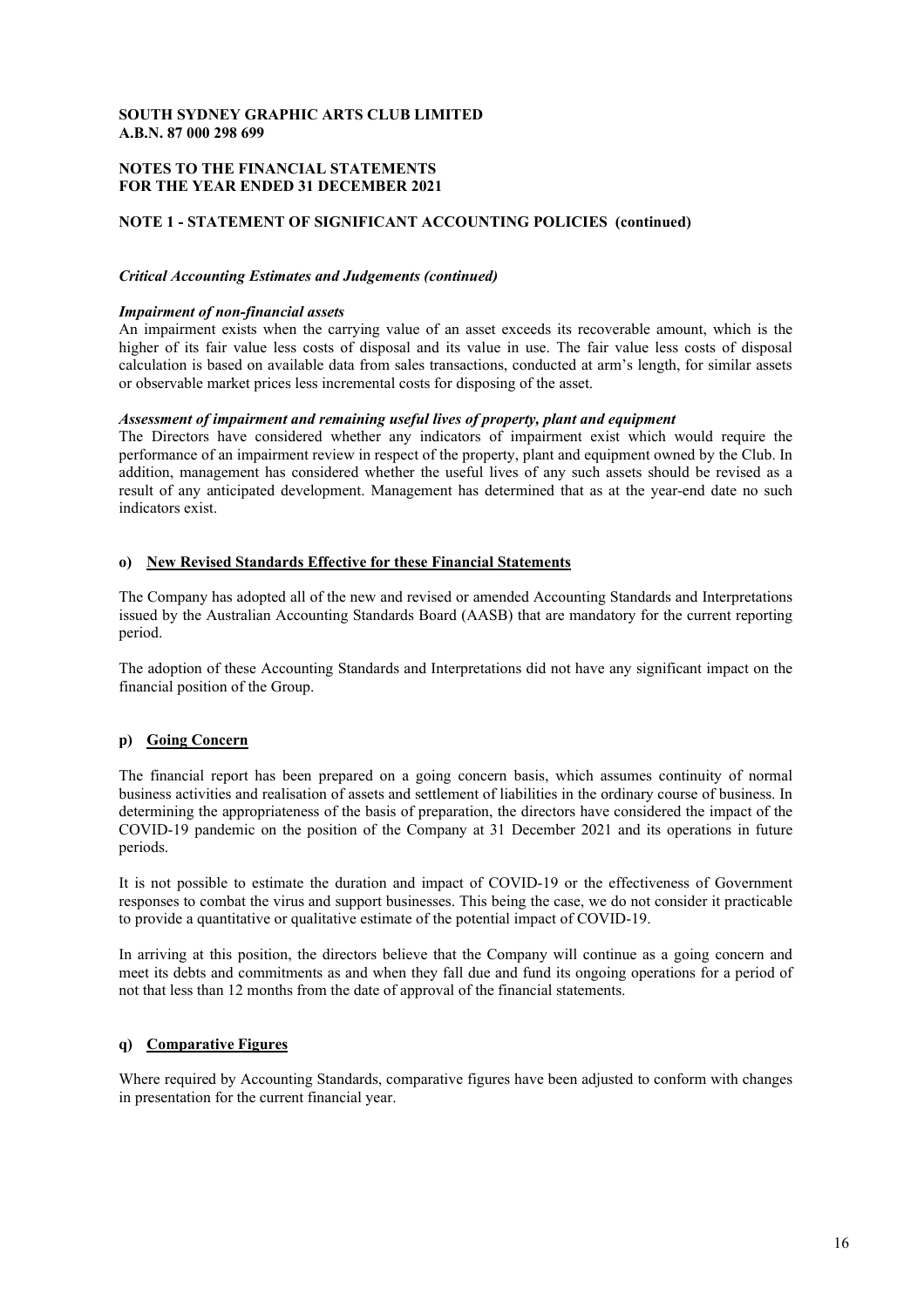# **NOTES TO THE FINANCIAL STATEMENTS FOR THE YEAR ENDED 31 DECEMBER 2021**

| <b>NOTE 2: REVENUE</b>             | 2021      | 2020      |
|------------------------------------|-----------|-----------|
|                                    | S         | S         |
| Operating activities:              |           |           |
| Revenue from bar trading           | 983,459   | 899,332   |
| Revenue from restaurant and bistro | 979,050   | 850,675   |
| Revenue from poker machines        | 1,462,776 | 1,853,873 |
| Revenue from Keno and TAB          | 36,263    | 43,308    |
| Revenue from boardroom             | 29,120    | 20,319    |
| Revenue from members subscriptions | 5,998     | 14,880    |
| Commissions received               | 10,532    | 8,085     |
| Insurance recoveries               |           | 11,210    |
| Government subsidies               | 227,694   | 400,006   |
| Total revenue                      | 3,734,892 | 4,101,688 |

# **NOTE 3: PROFIT FOR THE YEAR**

Profit from ordinary activities before income tax expense has been determined after:

| <b>Expenses (excluding depreciation)</b>   |           |           |
|--------------------------------------------|-----------|-----------|
| Direct Costs of:                           |           |           |
| - Bar trading                              | 540,578   | 639,817   |
| - Restaurant and Bistro                    | 833,463   | 790,443   |
| - Poker Machine trading                    | 481,082   | 581,209   |
| <b>Total Direct Cost of Trading</b>        | 1,855,123 | 2,011,469 |
| <b>Depreciation and Amortisation</b>       |           |           |
| - Buildings and property improvements      | 89,540    | 79,668    |
| - Plant, equipment and furniture           | 111,145   | 110,291   |
| - Poker machines and related equipment     | 211,309   | 241,862   |
|                                            | 411,994   | 431,821   |
| Amortisation of website                    | 187       | 320       |
| Net loss on disposal of Non-Current Assets | 14,509    | 15,991    |
| <b>Total Depreciation</b>                  | 426,690   | 448,132   |
|                                            |           |           |
| Interest expense on financial liabilities  | 18,922    | 25,569    |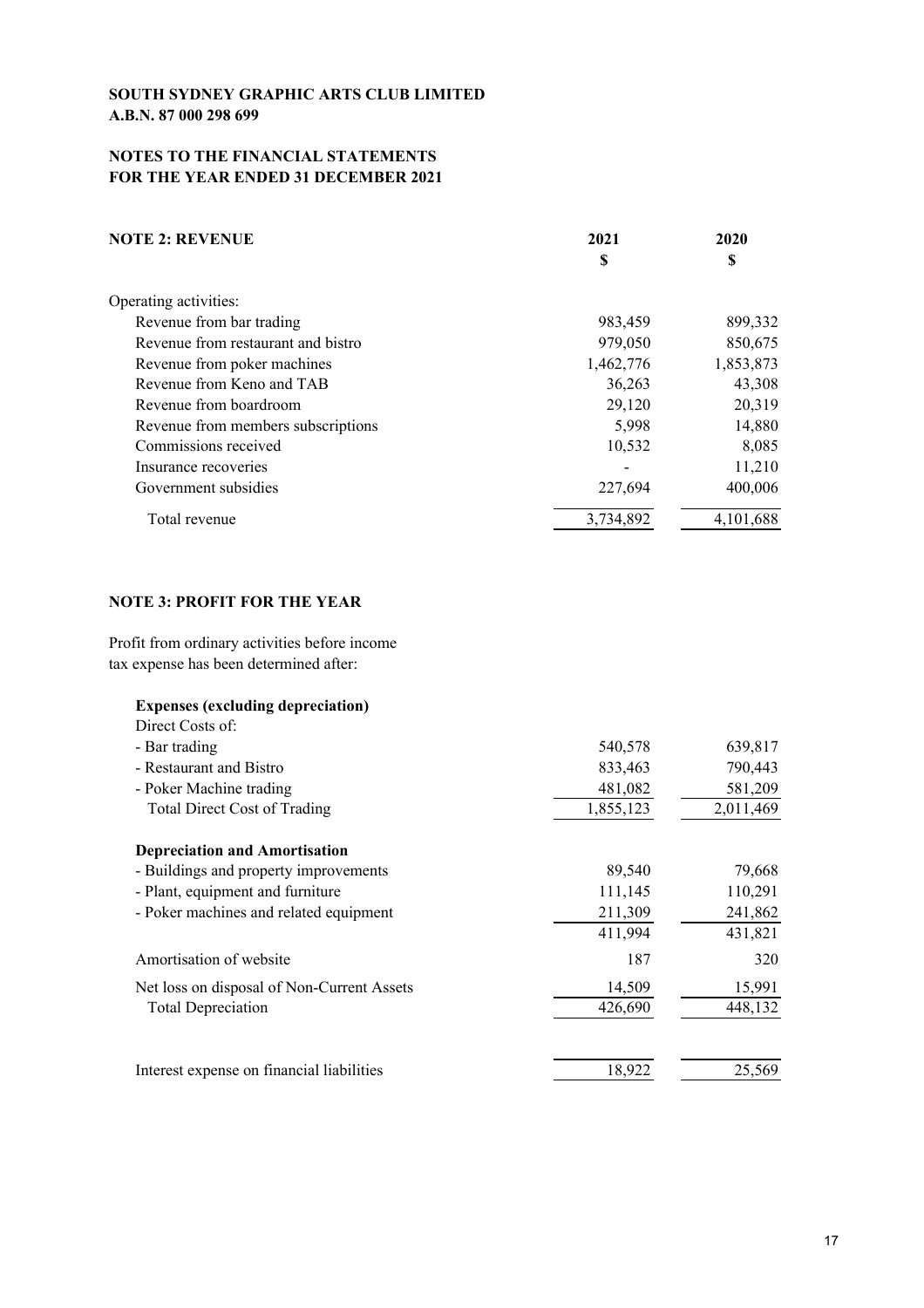# **NOTES TO THE FINANCIAL STATEMENTS FOR THE YEAR ENDED 31 DECEMBER 2021**

| <b>NOTE 3: PROFIT FOR THE YEAR (continued)</b>                                                                        | 2021<br>S | 2020<br>S  |
|-----------------------------------------------------------------------------------------------------------------------|-----------|------------|
| Remuneration of the auditor for:                                                                                      |           |            |
| - Audit of the financial report                                                                                       | 21,900    | 21,000     |
| - Other services                                                                                                      | 8,578     | 7,984      |
|                                                                                                                       | 30,478    | 28,984     |
| Provision for employee entitlements:                                                                                  |           |            |
| Annual leave and Sick leave                                                                                           | (94, 776) | 14,120     |
| Long service leave                                                                                                    | (8,213)   | 22,916     |
|                                                                                                                       | (102,989) | 37,036     |
| <b>NOTE 4: INCOME TAX</b>                                                                                             |           |            |
| The amount set aside for income tax in the statement of<br>a)<br>comprehensive income has been calculated as follows: |           |            |
| Portion of income attributable to non members                                                                         | 308,276   | 253,056    |
| Less: Portion of expenses attributable to non members                                                                 | (288,098) | (233, 698) |
|                                                                                                                       | 20,178    | 19,358     |
| A dd. Other essessable income                                                                                         | 202.600   | 271710     |

Add: Other assessable income 303,609 371,718 Less: Other deductible expenses (466,392) (520,965) Transfer to tax losses 142,605 129,889 Net income subject to tax Increase (decrease) in deferred tax asset 42,484 40,316 Less: Permanent differences 25,253 (15,062) Income tax benefit (expense) 67,737 67,737 25,254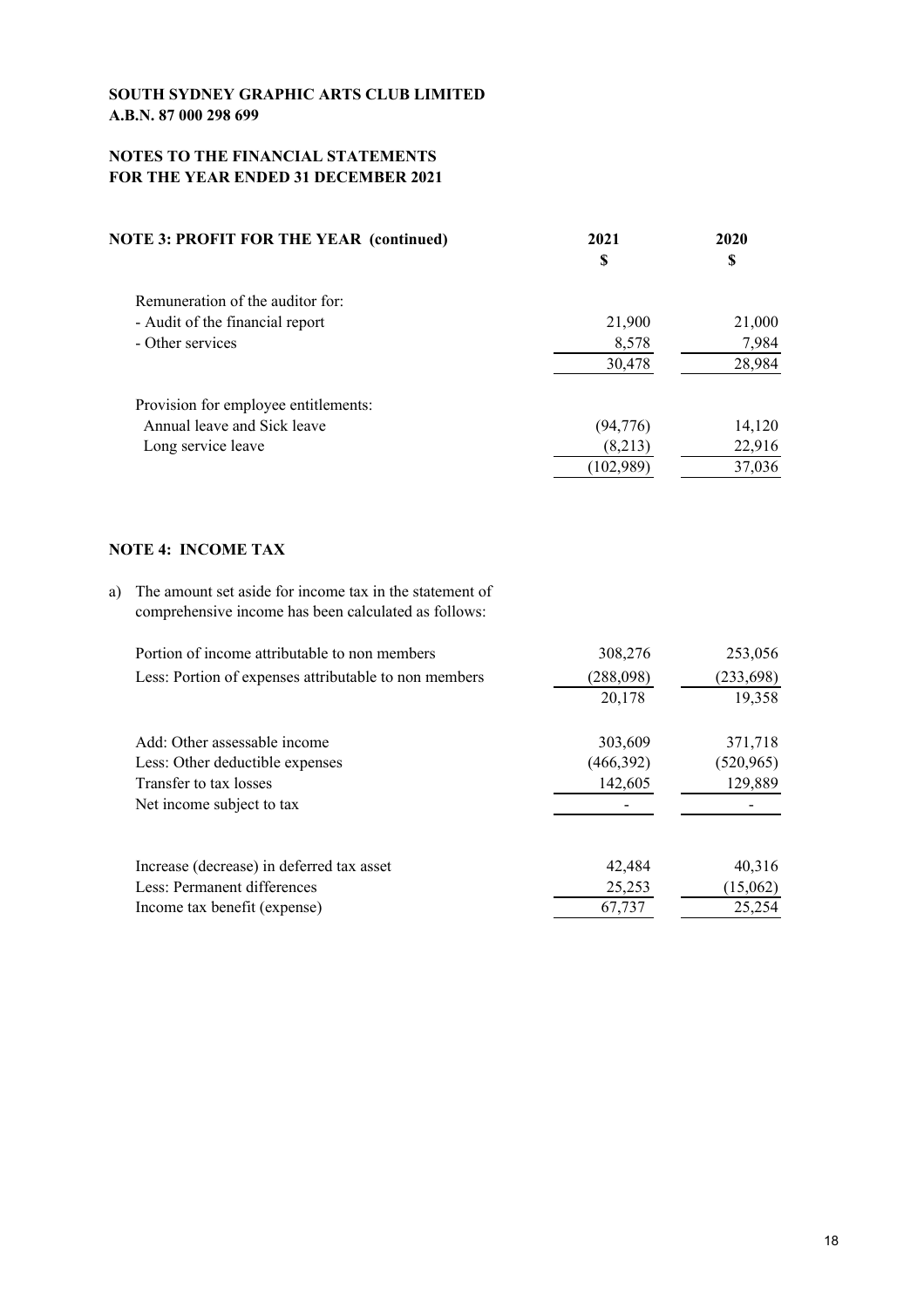# **NOTES TO THE FINANCIAL STATEMENTS FOR THE YEAR ENDED 31 DECEMBER 2021**

| <b>NOTE 5: CASH AND CASH EQUIVALENTS</b>   | 2021<br>\$ | 2020<br>\$ |
|--------------------------------------------|------------|------------|
| Cash on hand                               | 51,500     | 51,500     |
| Cash at bank (Trading Account)             |            | 49,405     |
| Cash at bank (TAB Account)                 | 938        | 492        |
| Cash at bank (Sundry Account)              | 295        | 45         |
|                                            | 52,733     | 101,442    |
| Bank Overdraft (Trading Account)           | (340, 802) |            |
| <b>NOTE 6: TRADE AND OTHER RECEIVABLES</b> |            |            |
| <b>CURRENT</b>                             |            |            |
| Trade receivables                          | 97,033     | 2,294      |
| Other receivables                          | 47,287     | 72,939     |
|                                            | 144,320    | 75,233     |
| <b>NOTE 7: INVENTORIES</b>                 |            |            |
| <b>CURRENT</b>                             |            |            |
| At cost                                    |            |            |
| Bar and Liquor at cost                     | 30,625     | 27,394     |
| Food at cost                               | 4,075      | 5,073      |
|                                            | 34,700     | 32,467     |
| <b>NOTE 8: OTHER ASSETS</b>                |            |            |
| <b>CURRENT</b>                             |            |            |
| Prepayments                                | 7,666      | 11,032     |
| <b>NON-CURRENT</b>                         |            |            |
| Security Deposit - TAB                     | 5,000      | 5,000      |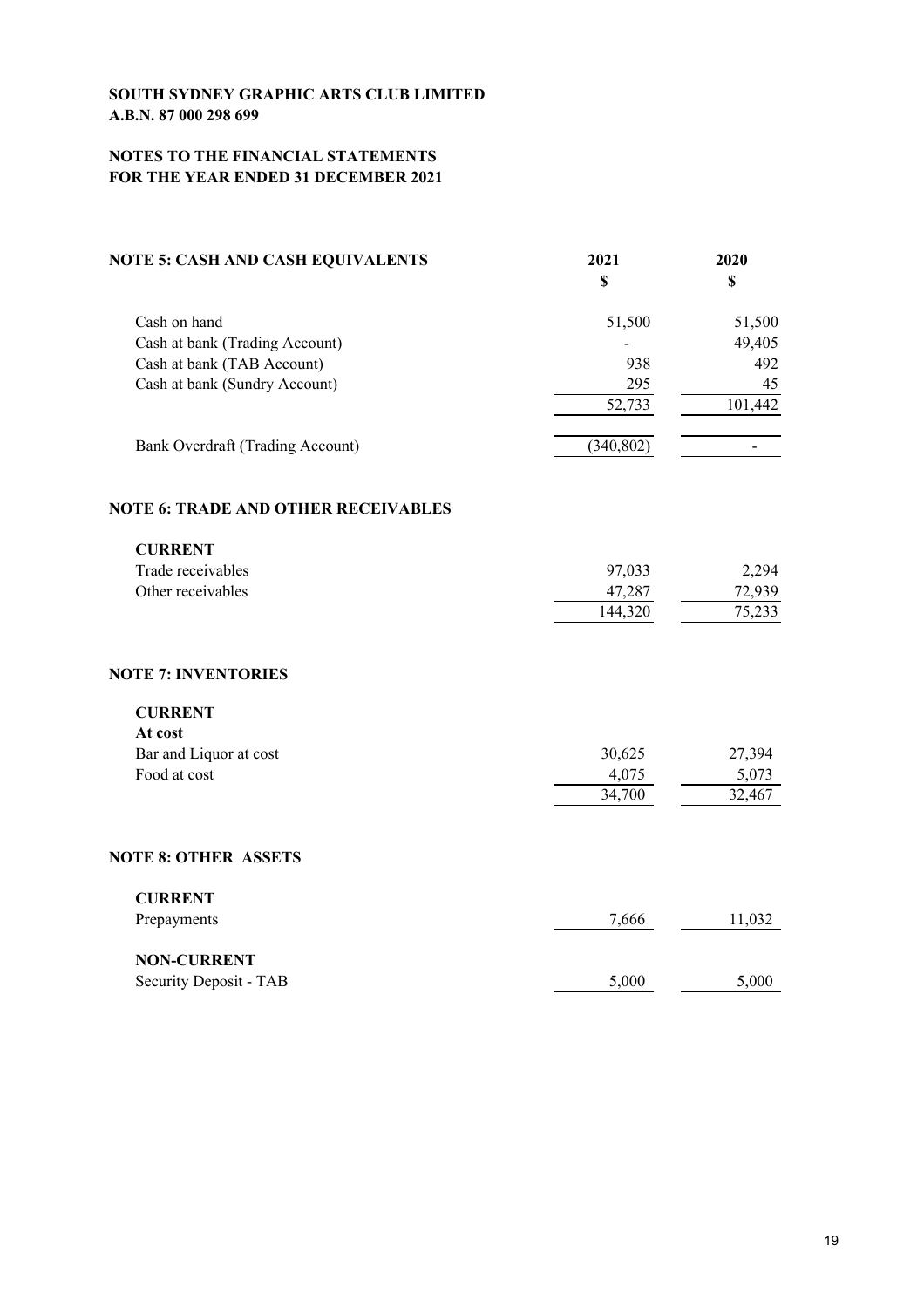# **NOTES TO THE FINANCIAL STATEMENTS FOR THE YEAR ENDED 31 DECEMBER 2021**

|                                                 | 2021                     | 2020      |
|-------------------------------------------------|--------------------------|-----------|
| NOTE 9: INTANGIBLE ASSETS                       |                          | S         |
| Website development                             | $\overline{\phantom{0}}$ | 591       |
| License agreement                               |                          |           |
| Fingal Bay unit - at directors valuation        | 62,000                   | 62,000    |
| Poker machine licences - at directors valuation | 1,125,000                | 1,125,000 |
|                                                 | 1,187,000                | 1,187,591 |

# **NOTE 10: PROPERTY, PLANT AND EQUIPMENT**

| Land                                               |             |            |
|----------------------------------------------------|-------------|------------|
| Club freehold land - at independent valuation 2020 | 20,400,000  | 20,400,000 |
|                                                    |             |            |
| Buildings - at independent valuation 2020          | 3,856,797   | 3,326,769  |
| Less accumulated depreciation                      | (322,974)   | (233, 434) |
|                                                    | 23,933,823  | 23,493,335 |
|                                                    |             |            |
| Plant, Equipment and Furniture - at cost           | 1,444,992   | 1,412,124  |
| Less accumulated depreciation                      | (910, 565)  | (870, 407) |
|                                                    | 534,428     | 541,717    |
|                                                    |             |            |
| Poker Machines and Related Equipment - at cost     | 1,677,062   | 1,572,751  |
| Less accumulated depreciation                      | (1,069,488) | (922, 016) |
|                                                    | 607,574     | 650,735    |
|                                                    | 25,075,825  |            |
| Total property, plant and equipment                |             | 24,685,787 |
|                                                    |             |            |

Pursuant to Section 41J of the Registered Clubs Act, the land and buildings situated at 182 Coward Street Mascot NSW, are classified as core property of the Club for the financial year ended 31 December 2021.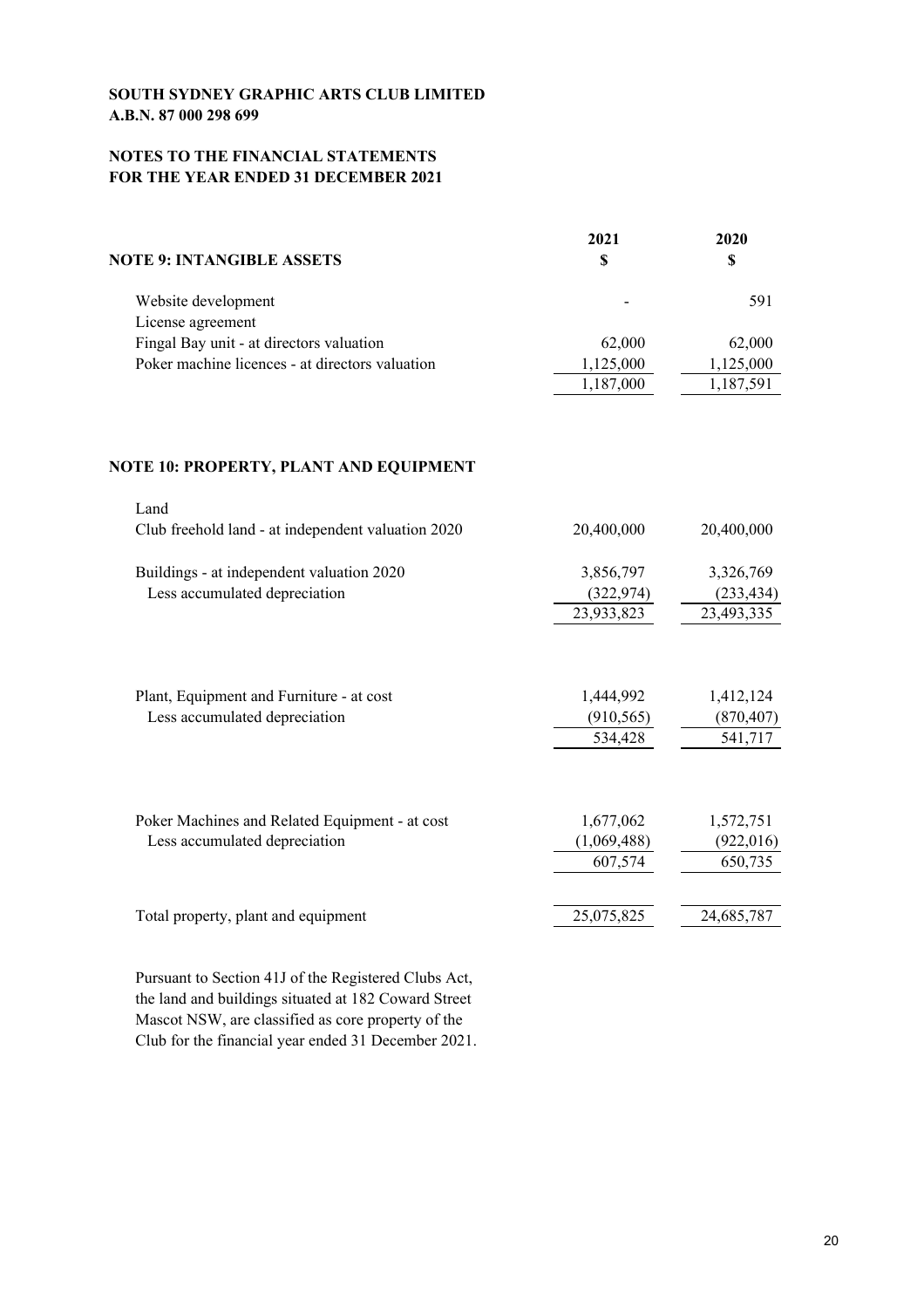# **NOTES TO THE FINANCIAL STATEMENTS FOR THE YEAR ENDED 31 DECEMBER 2021**

# **NOTE 10: PROPERTY, PLANT AND EQUIPMENT (continued)**

|                                                                                                                                                                           | 2021       | 2020       |
|---------------------------------------------------------------------------------------------------------------------------------------------------------------------------|------------|------------|
| <b>Movement in Carrying Amounts</b>                                                                                                                                       | \$         | \$         |
| Movement in the carrying amounts for each class of property,<br>plant and equipment between the beginning and the end of the<br>current financial year are set out below: |            |            |
| <b>Land and Buildings</b>                                                                                                                                                 |            |            |
| Carrying amount at the beginning of year                                                                                                                                  | 23,493,335 | 21,434,146 |
| Additions                                                                                                                                                                 | 530,028    | 138,857    |
| Revaluation                                                                                                                                                               |            | 2,000,000  |
| Depreciation Expense                                                                                                                                                      | (89, 540)  | (79, 668)  |
| Carrying amount at end of year                                                                                                                                            | 23,933,823 | 23,493,335 |
| Plant, Equipment and Furniture                                                                                                                                            |            |            |
| Carrying amount at the beginning of year                                                                                                                                  | 541,717    | 562,976    |
| Additions                                                                                                                                                                 | 115,325    | 89,392     |
| Disposals                                                                                                                                                                 | (11, 469)  | (359)      |
| Depreciation Expense                                                                                                                                                      | (111, 145) | (110,291)  |
| Carrying amount at end of year                                                                                                                                            | 534,428    | 541,717    |
|                                                                                                                                                                           |            |            |
| Poker Machines and Equipment                                                                                                                                              |            |            |
| Carrying amount at the beginning of year                                                                                                                                  | 650,735    | 630,750    |
| Additions                                                                                                                                                                 | 170,784    | 277,478    |
| Disposals                                                                                                                                                                 | (2,636)    | (15, 631)  |
| Depreciation Expense                                                                                                                                                      | (211,309)  | (241, 862) |
| Carrying amount at end of year                                                                                                                                            | 607,574    | 650,735    |
| Total                                                                                                                                                                     |            |            |
| Balance at the beginning of the year                                                                                                                                      | 24,685,787 | 22,627,872 |
| Additions                                                                                                                                                                 | 816,137    | 505,727    |
| Disposals                                                                                                                                                                 | (14, 105)  | (15,991)   |
| Depreciation                                                                                                                                                              | (411,994)  | (431,822)  |
| Revaluations                                                                                                                                                              |            | 2,000,000  |
| Carrying amount at the end of the year                                                                                                                                    | 25,075,825 | 24,685,787 |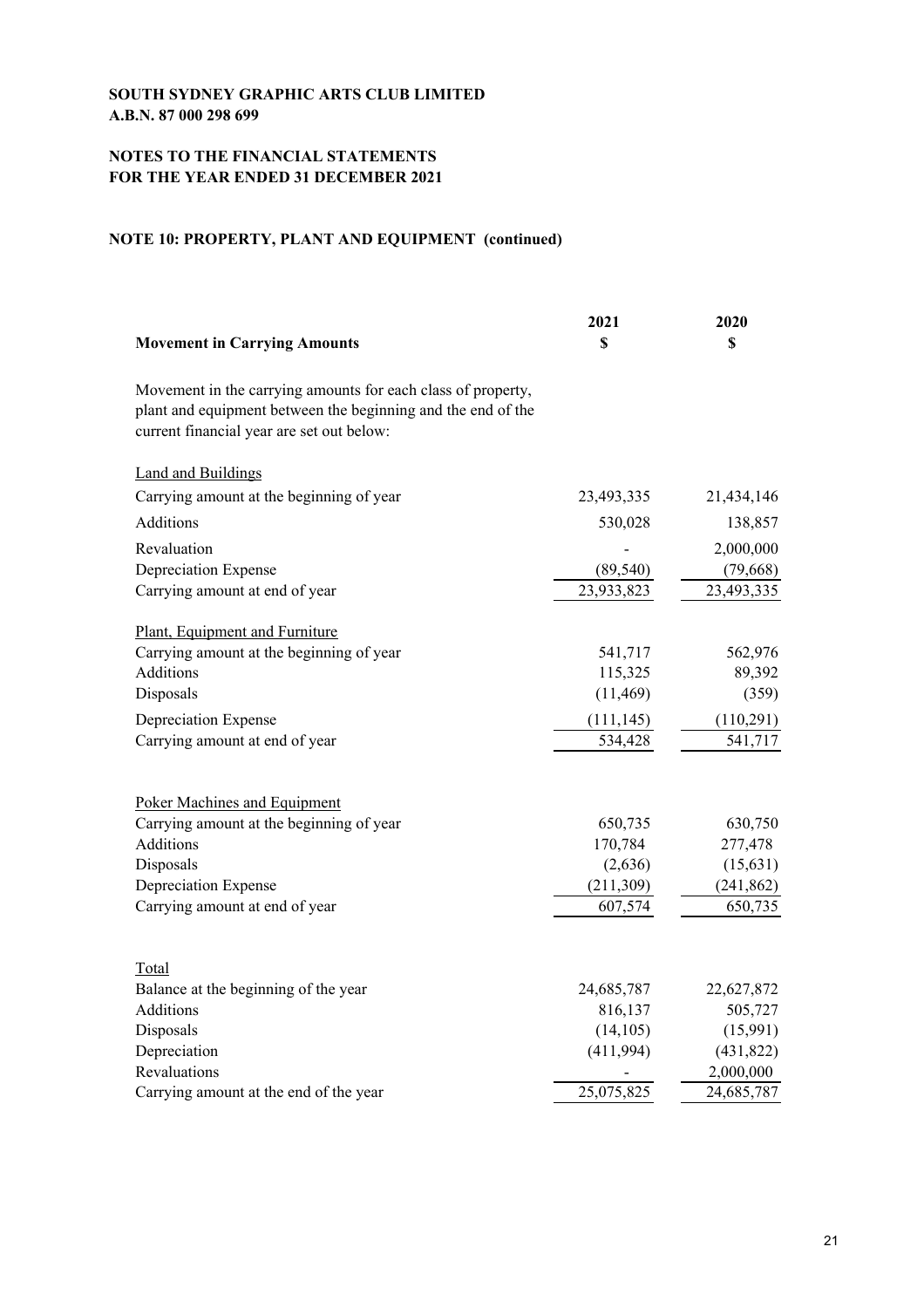# **NOTES TO THE FINANCIAL STATEMENTS FOR THE YEAR ENDED 31 DECEMBER 2021**

| <b>NOTE 11: DEFERRED TAX ASSETS</b>                                  | 2021    | 2020    |
|----------------------------------------------------------------------|---------|---------|
|                                                                      | S       | \$      |
| <b>Opening Balance</b>                                               | 517,760 | 477,444 |
| Income tax benefit (expense)                                         | 42,484  | 40,316  |
| <b>Closing Balance</b>                                               | 560,244 | 517,760 |
| Recognised in comprehensive income                                   |         |         |
| - Employee entitlements                                              | 8,655   | 8,952   |
| - Tax Losses                                                         | 551,589 | 508,808 |
|                                                                      | 560,244 | 517,760 |
| <b>NOTE 12: TRADE AND OTHER PAYABLES</b>                             |         |         |
| Unsecured liabilities:                                               |         |         |
| Trade payables                                                       | 27,815  | 74,625  |
| Accrued expenses                                                     | 56,191  | 89,973  |
| Equipment payable                                                    | 155,894 | 124,613 |
| Goods and services tax                                               | 30,933  | 30,116  |
| Income received in advance                                           |         | 2,325   |
| Members subscriptions in advance                                     | 9,256   | 3,170   |
| PAYG withholding                                                     | 37,711  | 29,471  |
|                                                                      | 317,800 | 354,293 |
| <b>NON-CURRENT</b>                                                   |         |         |
| Equipment payable                                                    | 195,690 | 290,022 |
| <b>NOTE 13: PROVISIONS</b>                                           |         |         |
| <b>CURRENT</b>                                                       |         |         |
| Short-term Provisions                                                |         |         |
| Provision for Poker Machine Linked Jackpot<br>Employee entitlements: | 20,364  | 23,128  |
| Provision for annual leave                                           | 134,129 | 88,186  |
| Provision for sick leave                                             | 98,432  | 239,152 |
|                                                                      | 252,926 | 350,466 |
| <b>NON-CURRENT</b>                                                   |         |         |
| Long-term                                                            |         |         |
| Employee entitlements:                                               |         |         |
| Provision for long service leave                                     | 67,601  | 75,814  |
|                                                                      |         |         |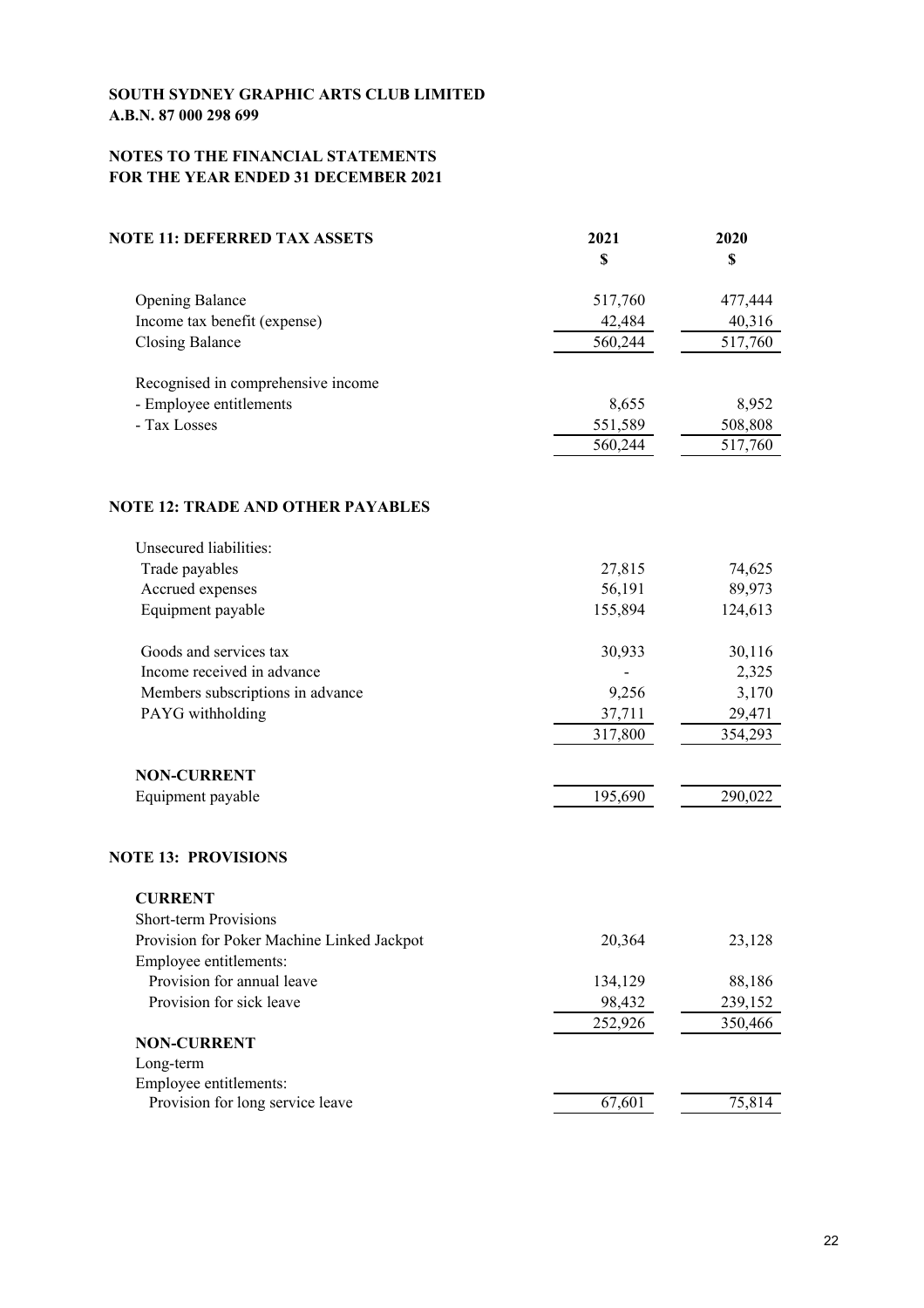# **NOTES TO THE FINANCIAL STATEMENTS FOR THE YEAR ENDED 31 DECEMBER 2021**

| <b>NOTE 14: LONG TERM BORROWINGS</b>                   | 2021       | 2020       |
|--------------------------------------------------------|------------|------------|
|                                                        | \$         | \$         |
| <b>NON-CURRENT</b>                                     |            |            |
| Mortgage loan                                          | 900,000    | 600,000    |
| <b>NOTE 15: RESERVES</b>                               |            |            |
| <b>Asset Revaluation Reserve</b>                       | 21,599,196 | 21,599,196 |
| Capital Profits Reserve                                | 473,849    | 473,849    |
|                                                        | 22,073,045 | 22,073,045 |
| a. Asset Revaluation Reserve                           |            |            |
| The asset revaluation reserve records the revaluation  |            |            |
| of non current assets.                                 |            |            |
| b. Capital Profits Reserve                             |            |            |
| The capital profits reserve represents the after tax   |            |            |
| capital profits on sale of non current assets.         |            |            |
| <b>NOTE 16: CASH FLOW INFORMATION</b>                  |            |            |
| 16 (a) Reconciliation of cash flow from                |            |            |
| operations with Statement of Profit or Loss:           |            |            |
| Net Profit for the year                                | 46,952     | 45,510     |
| Non-cash flows in Net Profit                           |            |            |
| Depreciation and Amortisation                          | 412,181    | 432,141    |
| Disposal of plant and equipment                        | 14,509     | 15,991     |
| Changes in assets and liabilities:                     |            |            |
| Decrease (increase) in receivables                     | (69,087)   | (22,808)   |
| Decrease (increase) in inventories                     | (2,233)    | (2,635)    |
| Decrease (increase) in other assets                    | 3,366      | 22,763     |
| Decrease (increase) in deferred tax assets             | (42, 484)  | (40,316)   |
| Increase (decrease) in payables                        | (130, 825) | 100,095    |
| Increase (decrease) in short term provisions           | (97, 540)  | 22,716     |
| Increase (decrease) in long term provisions            | (8,213)    | 22,916     |
| Net cash provided by (used in) operating activities    | 126,626    | 596,373    |
| 16 (b) Reconciliation of cash                          |            |            |
| Cash at the end of the financial year as shown in the  |            |            |
| statement of cash flows is reconciled to the related   |            |            |
| items in the statement of financial position (note 5). | (288,069)  | 101,442    |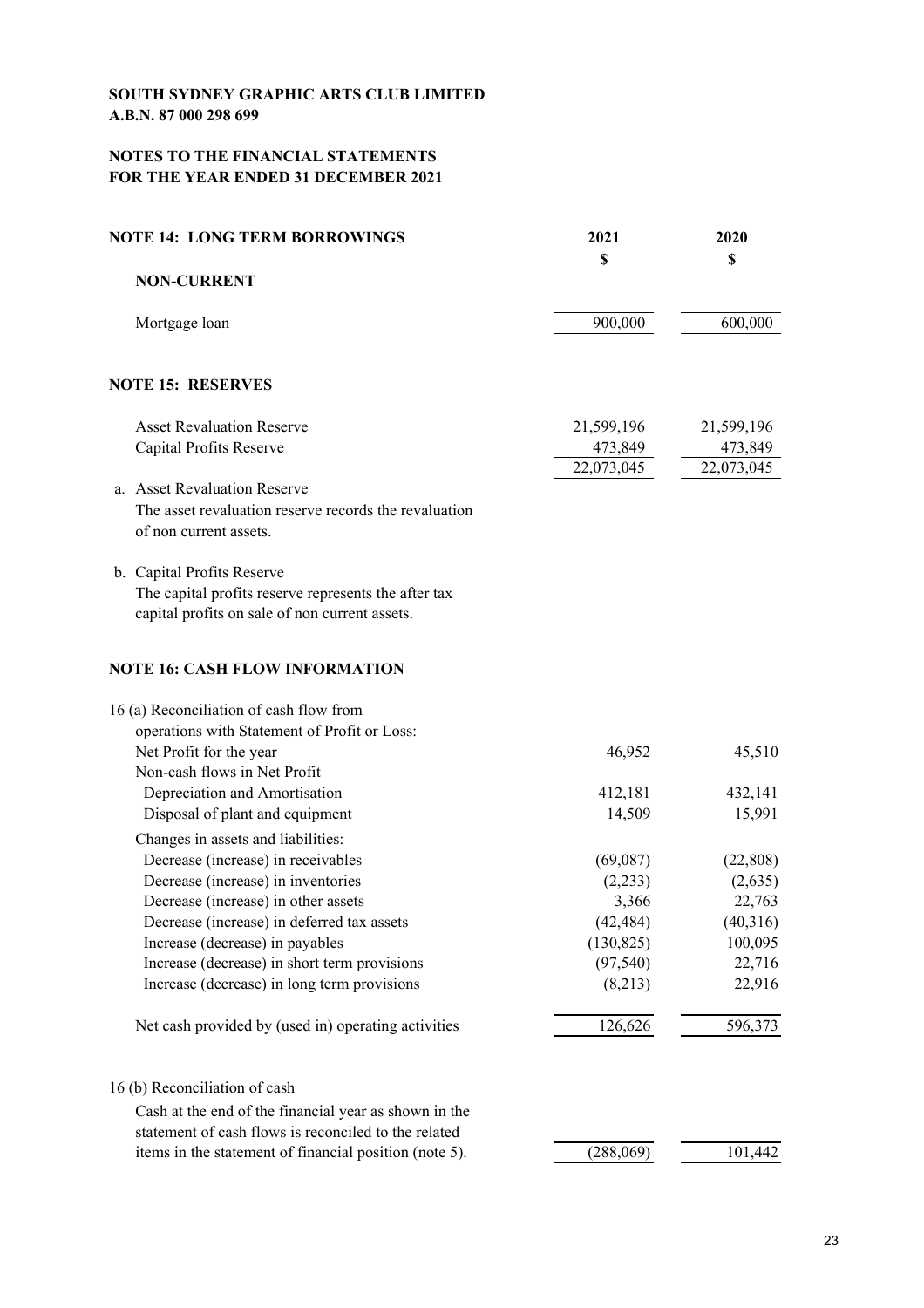# **NOTES TO THE FINANCIAL STATEMENTS FOR THE YEAR ENDED 31 DECEMBER 2021**

# **NOTE 17: RELATED PARTY TRANSACTIONS**

The name of each person holding the position of director of the club during the financial year is listed in the Directors Report.

No director has entered into a material contract with the company since the end of the previous financial year and there were no material contracts involving directors' interests existing at year end.

| 2021   | 2020   |
|--------|--------|
| S      |        |
|        |        |
|        |        |
| 37,680 | 33,120 |
|        |        |

# **Key Management Personnel**

The following were key management personnel of the company at any time during the reporting period and unless otherwise indicated were directors for the entire period:

| <b>Directors</b>                           | <b>Executive Management</b>            |
|--------------------------------------------|----------------------------------------|
| Deborah Atkins                             | Ian McMillan - Chief Executive Officer |
| Ross Marshall                              | James McKenzie - Operations Manager    |
| Justin Wenban - Resigned 31 August 2021    |                                        |
| Michael Comninos                           |                                        |
| Victoria Talbot                            |                                        |
| Michael King                               |                                        |
| Mark Blizard                               |                                        |
| Sophie Lumsden - Appointed 12 October 2021 |                                        |

| <b>Transactions with Key Management Personnel</b>     | 2021<br>S | 2020<br>S |
|-------------------------------------------------------|-----------|-----------|
| The key management personnel compensation included in |           |           |
| "personnel expenses" is as follows:                   |           |           |
| Short term employee benefits                          |           |           |
| <b>Executive Management Salaries and Allowances</b>   | 434,252   | 432,403   |
| Post employment benefits                              |           |           |
| <b>Executive Management Superannuation</b>            | 71,633    | 67,020    |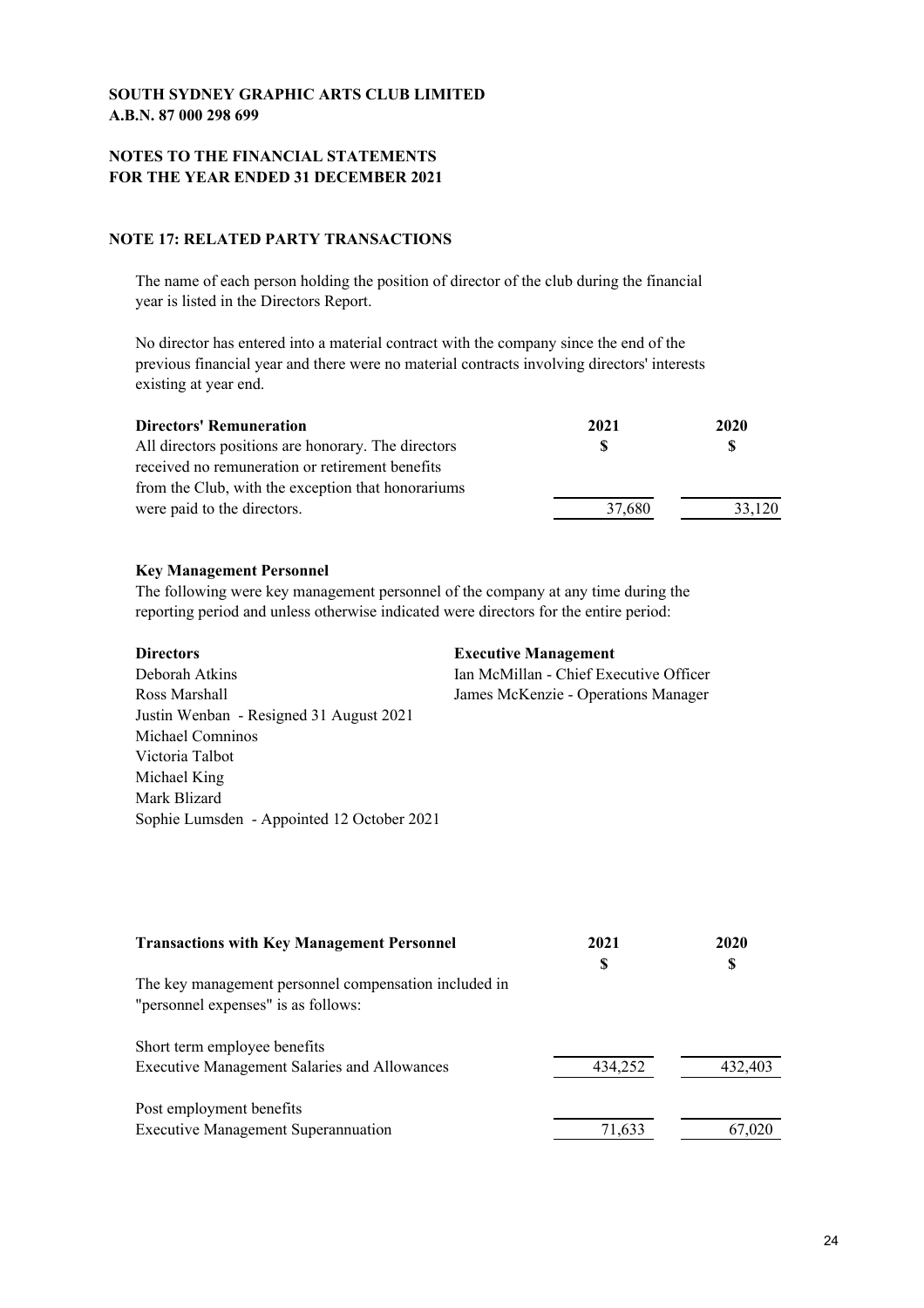# **NOTES TO THE FINANCIAL STATEMENTS FOR THE YEAR ENDED 31 DECEMBER 2021**

### **NOTE 18: POKER MACHINE ENTITLEMENTS**

The company acknowledges that Poker Machine Entitlements have a value. The value of these entitlements is the market value determined by the trading of such entitlements. The current market value is estimated by the directors to be \$25,000 for each entitlement. The club currently holds forty five (45) poker machine entitlements.

# **NOTE 19: IMPACT OF COVID-19**

The Company has determined that COVID-19 is a non-adjusting event. Accordingly, the financial statements do not include any adjustments relating to the recoverability of asset carrying amounts or the amount of liabilities that might result should the entity be unable to continue as a going concern and meet its debts as and when they fall due.

The duration and impact of COVID-19, as well as the effectiveness of government responses, remains unclear at this time. It is not possible to reliably estimate the duration and severity of the consequences of COVID-19, as well as the impact on the financial position and results of the Company for future periods.

# **NOTE 20: EVENTS SUBSEQUENT TO REPORTING DATE**

There are no matters or circumstances that have arisen since the end of the financial year that have significantly affected or may significantly affect the operations of the company, the results of those operations or the state of affairs of the company as at 31 December 2021.

# **NOTE 21: MEMBERS GUARANTEE**

The company is limited by guarantee. If the company is wound up, the Articles of Association state that each member is required to contribute a maximum of \$2 each towards meeting the outstanding obligations of the company. At 31 December 2021 the number of financial members totalled 5,317 (2020: 4,782).

# **NOTE 22: COMPANY DETAILS**

The registered office and principle place of business is: 182 Coward Street MASCOT NSW 2020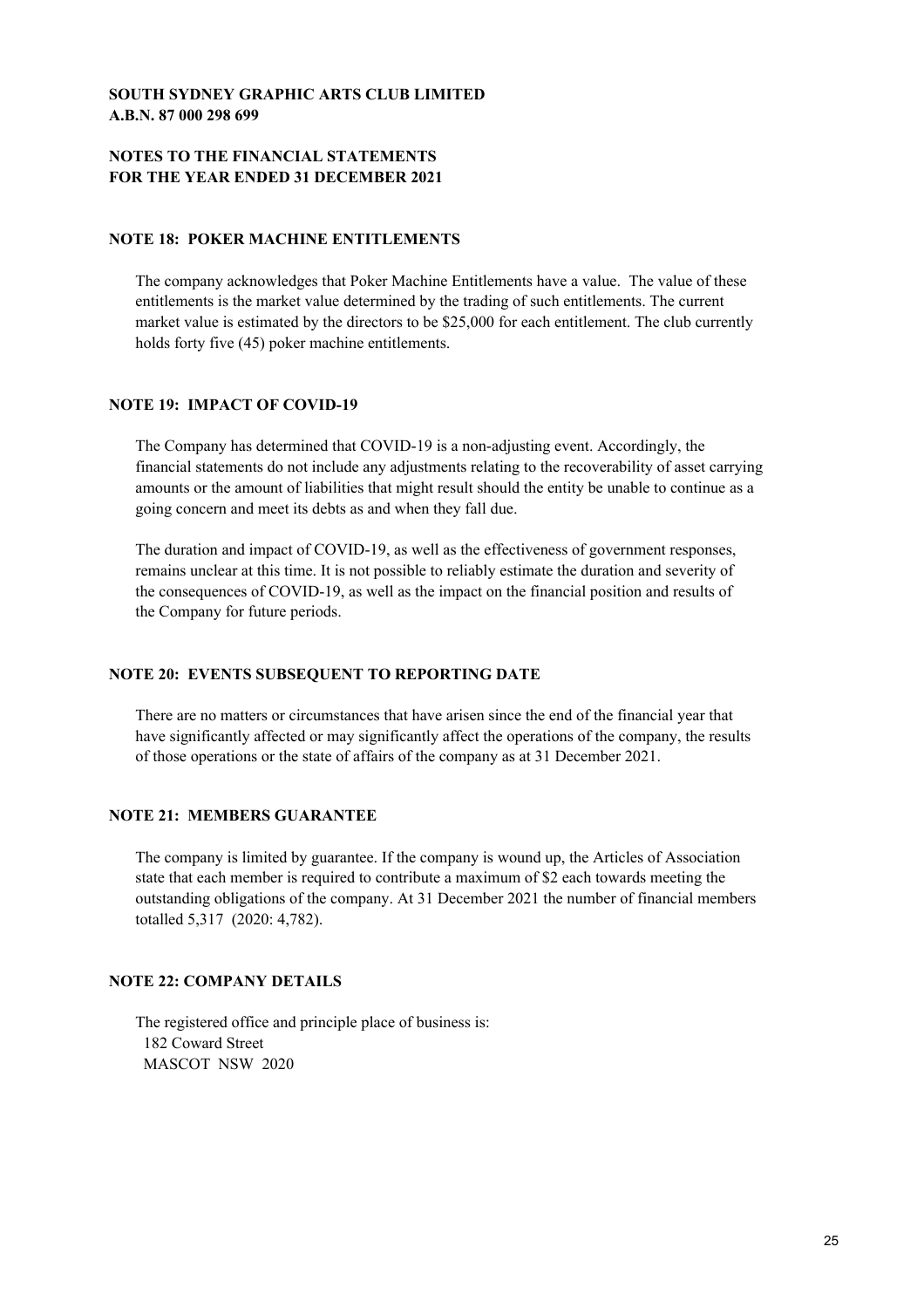# **DIRECTORS' DECLARATION**

The directors of South Sydney Graphic Arts Club Limited declare that:

- 1. The financial statements, comprising the Statement of Profit or Loss and Other Comprehensive Income, Statement of Financial Position, Statement of Cash Flows, Statement of Changes in Equity and accompanying notes, are in accordance with the Corporations Act 2001 and:
	- (a) Comply with Australian Accounting Standards Reduced Disclosure Requirements and Corporations Regulations 2001 and other professional reporting requirements; and
	- (b) Give a true and fair view of the company's financial position as at 31 December 2021 and of its performance, for the financial year ended on that date;
- 2. At the date of this declaration there are reasonable grounds to believe that the company will be able to pay its debts as and when they become due and payable.

This declaration is made in accordance with a resolution of the Board of Directors.

Ms Deborah Atkins – President 25 February 2022 at Mascot

**\_\_\_\_\_\_\_\_\_\_\_\_\_\_\_\_\_\_\_\_\_\_\_\_\_\_\_\_\_\_\_\_\_\_\_\_\_** 

**\_\_\_\_\_\_\_\_\_\_\_\_\_\_\_\_\_\_\_\_\_\_\_\_\_\_\_\_\_\_\_\_\_\_\_\_\_** 

Mr Ross Marshall – Vice President 25 February 2022 at Mascot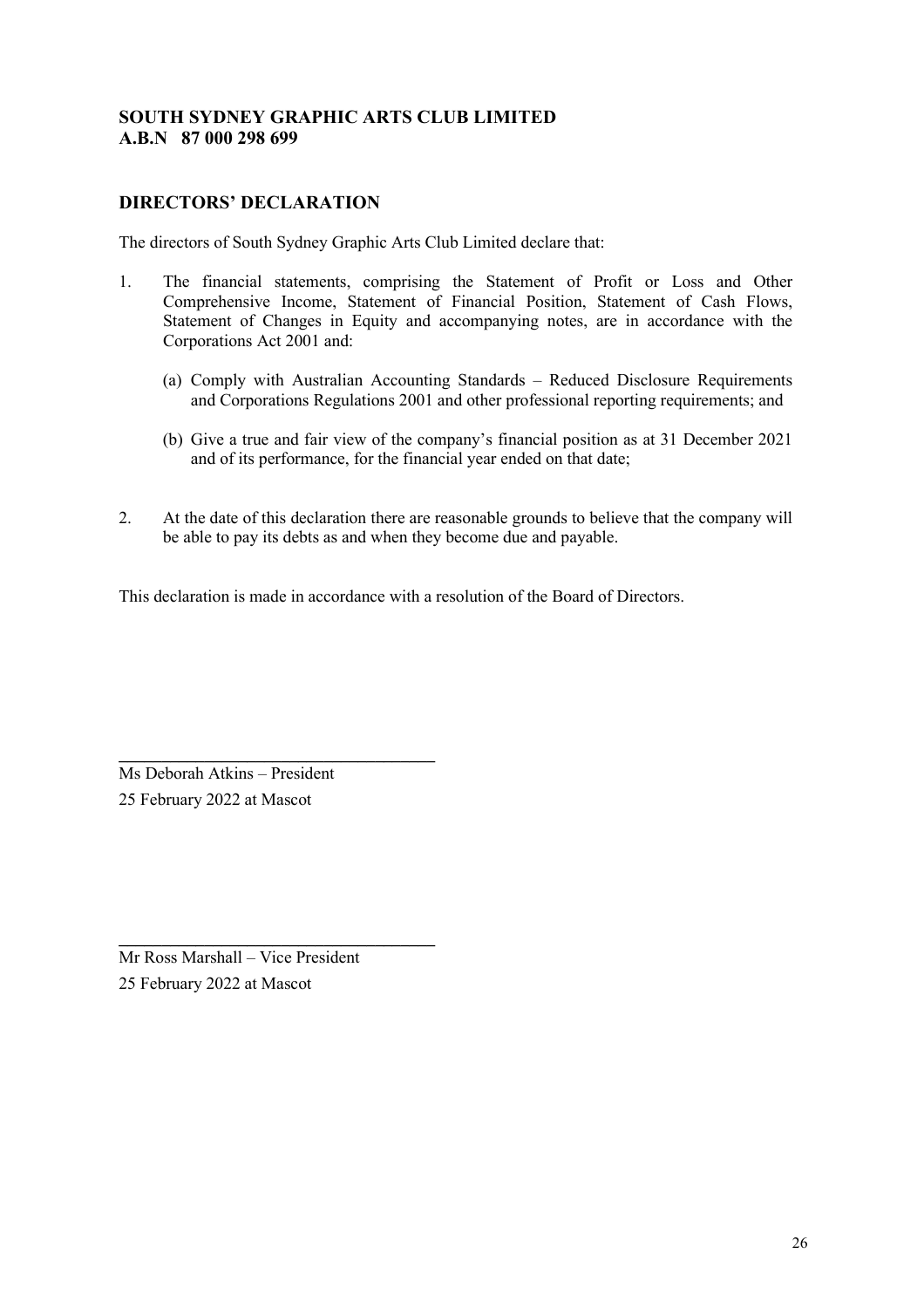# **INDEPENDENT AUDITOR'S REPORT TO THE MEMBERS OF SOUTH SYDNEY GRAPHIC ARTS CLUB LIMITED**

#### *Auditor's Opinion*

We have audited the accompanying financial report of South Sydney Graphic Arts Club Limited, which comprises the statement of financial position as at 31 December 2021, the statement of profit or loss and other comprehensive income, statement of changes in equity and statement of cash flows for the year then ended, notes comprising a summary of significant accounting policies and other explanatory information, and the directors' declaration.

In our opinion, the financial report of South Sydney Graphic Arts Club Limited is in accordance with the Corporations Act 2001, including:

- (i). Giving a true and fair view of the company's financial position as at 31 December 2021 and of its financial performance for the year ended on that date; and
- (ii). Complying with Australian Accounting Standards Reduced Disclosure Requirements and the Corporations Regulations 2001.

#### *Basis for Opinion*

We conducted our audit in accordance with Australian Auditing Standards. Our responsibilities under those standards are further described in the Auditor's responsibilities for the audit of the financial report section of this report. We are independent of the Company in accordance with the auditor independence requirements of the *Corporations Act 2001* and the ethical requirements of the Accounting Professional and Ethical Standards Board's APES 110: *Code of Ethics for Professional Accountants* (the Code) relevant to our audit of the financial report. We have also fulfilled our other ethical responsibilities in accordance with the Code.

We confirm that the independence declaration required by the *Corporations Act 2001*, which has been given to the directors of the Company, would be the same terms if given to the directors as at the time of this auditor's report.

We believe that the audit evidence we have obtained is sufficient and appropriate to provide a basis for our opinion.

#### *Other Information*

The directors are responsible for other information. The other information comprises the information included in the Company's annual report for the year ended 31 December 2021 excluding the financial report and our auditor's report thereon.

Our opinion on the financial report does not cover the other information and accordingly we do not express any form of assurance conclusion thereon.

In connection with out audit of the financial report, our responsibility is to read the other information and, in doing so, consider whether the other information is materially inconsistent with the financial report or our knowledge obtained from the audit or otherwise appears to be materially misstated.